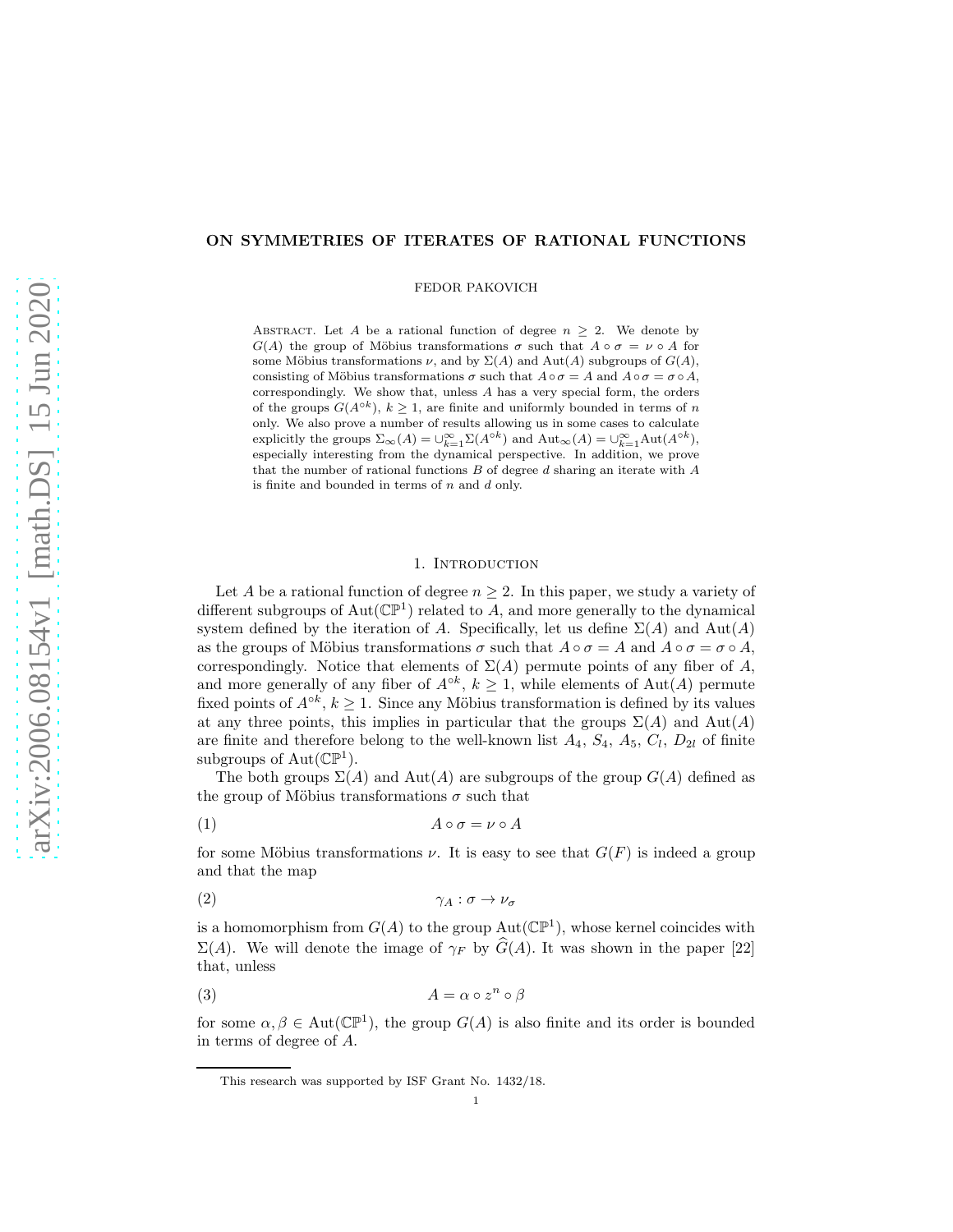In this paper, we are mostly interested in the dynamical analogues of the groups  $\Sigma(A)$  and  $Aut(A)$  defined by the formulas

$$
\Sigma_{\infty}(A) = \bigcup_{k=1}^{\infty} \Sigma(A^{\circ k}), \quad \text{Aut}_{\infty}(A) = \bigcup_{k=1}^{\infty} \text{Aut}(A^{\circ k}).
$$

Since

(4) 
$$
\Sigma(A) \subseteq \Sigma(A^{\circ 2}) \subseteq \Sigma(A^{\circ 3}) \subseteq \ldots \subseteq \Sigma(A^{\circ k}) \subseteq \ldots
$$

and

$$
Aut(A^{\circ k}) \subseteq Aut(A^{\circ r}), \qquad Aut(A^{\circ l}) \subseteq Aut(A^{\circ r})
$$

for any common multiple r of k and l, the sets  $\Sigma_{\infty}(A)$  and  $\text{Aut}_{\infty}(A)$  are groups. Moreover, these groups preserve the Julia set  $J_A$  of A.

While it is not clear a priori that the groups  $\Sigma_{\infty}(A)$  and  $Aut_{\infty}(A)$  are finite, for A not conjugated to  $z^{\pm n}$  their finiteness can be deduced from the results of Levin ([10], [11]) about rational functions sharing the measure of maximal entropy. However, these results do not permit to describe the groups  $\Sigma_{\infty}(A)$  and  $\text{Aut}_{\infty}(A)$ or to estimate their orders, and the main goal of this paper is to prove some results providing such information. More generally, we show that the orders of the groups  $G(A^{\circ k})$ ,  $k \geq 1$ , are finite and uniformly bounded in terms of n only, unless A has a very special form. We also prove a number of results allowing us in certain cases to calculate the groups  $\Sigma_{\infty}(A)$  and  $\text{Aut}_{\infty}(A)$  explicitly.

To formulate our results precisely let us introduce some definitions. Let A be a rational function. A rational function  $A$  is called an *elementary transformation* of A if there exist rational functions U and V such that  $A = U \circ V$  and  $A = V \circ U$ . We say that rational functions A and A' are *equivalent* and write  $A \sim A'$  if there exists a chain of elementary transformations between  $A$  and  $A'$ . Since for any Möbius transformation  $\mu$  the equality

$$
A = (A \circ \mu^{-1}) \circ \mu
$$

holds, the equivalence class  $[A]$  of a rational function A is a union of conjugacy classes. Moreover, the number of conjugacy classes in  $[A]$ , which we denote by  $N_A$ , is finite, unless A is a flexible Lattès map ([18]). We denote by  $c(A)$  the set of critical values of A, and by  $S(A)$  the union

$$
S(A) = \bigcup_{i=1}^{\infty} \widehat{G}(A^{\circ k}).
$$

Notice that the set  $S(A)$  contains the group  $Aut_{\infty}(A)$ . In this notation, our main results can be summarized in the form of the following theorem.

**Theorem 1.1.** Let A be a rational function of degree  $n > 2$ . Then any  $\nu \in S(A)$ maps the set  $c(A)$  to the set  $c(A^{\circ 2})$ . On the other hand, for any  $\sigma \in \Sigma_{\infty}(A)$  the relation  $A \circ \sigma \sim A$  holds. Furthermore, the sequence  $G(A^{\circ k})$ ,  $k \geq 1$ , contains only finitely many non-isomorphic groups, and, unless  $A = \alpha \circ z^n \circ \beta$  for some  $\alpha, \beta \in \text{Aut}(\mathbb{CP}^1)$ , the orders of these groups are finite and uniformly bounded in terms of n only.

The set of Möbius transformations  $\nu$  satisfying  $\nu(c(A)) \subseteq c(A^{\circ 2})$  can be described explicitly. Moreover, this set is finite, unless A has the form (3). Therefore, Theorem 1.1 provides us with a finite subset of  $Aut(\mathbb{CP}^1)$  containing the set  $S(A)$ and in particular the group  $\text{Aut}_{\infty}(A)$ .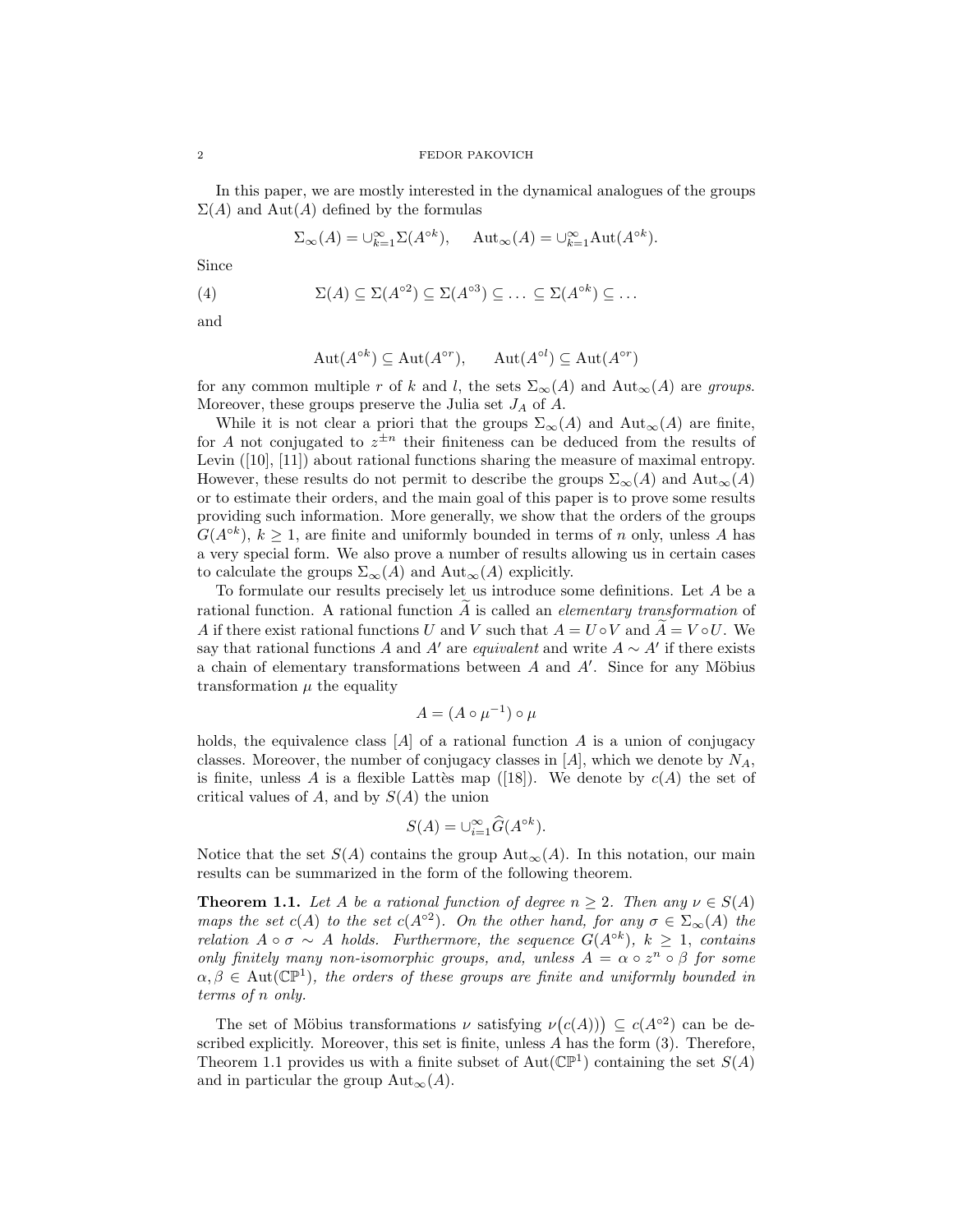The set of Möbius transformations  $\sigma$  satisfying  $A \circ \sigma \sim A$  also can be described explicitly, providing us with a subset of Aut( $\mathbb{CP}^1$ ) containing the group  $\Sigma_{\infty}(A)$ . Indeed, if  $N_A = 1$ , then the condition  $A \circ \sigma \sim A$  reduces to the condition that

(5) 
$$
A \circ \sigma = \beta \circ A \circ \beta^{-1}
$$

for some  $\beta \in \text{Aut}(\mathbb{CP}^1)$ . Since equality (5) implies that  $\beta$  belongs to  $\widehat{G}(A)$ , while  $\sigma \circ \beta$  belongs to the preimage of  $\beta$  under the homomorphism (2), we see that, whenever  $G(A)$  is finite, there exist only finitely many transformations  $\sigma$  satisfying (5). Moreover, such transformations can be calculated explicitly once the group  $G(A)$  is known. Similarly, for  $N_A > 1$ , we can describe transformations  $\sigma$  satisfying  $A \circ \sigma \sim A$ , describing representatives  $A_1, A_2, \ldots, A_{N_A}$  of conjugacy classes in [A] and the corresponding groups  $G(A_1), G(A_2), \ldots, G(A_{N_A}).$ 

In some cases, Theorem 1.1 permits to describe the group  $\Sigma_{\infty}(A)$  completely. Specifically, assume that  $A$  is *indecomposable*, that is cannot be represented as a composition of two rational functions of degree at least two. In this case, obviously,  $N_A = 1$ . On the other hand, if the group  $G(A)$  is trivial, that is, if  $G(A) = \Sigma(A)$ , then equality (5) is possible only if  $\sigma \in \Sigma(A)$ . Therefore, for an indecomposable rational function A with trivial group  $\hat{G}(A)$ , the equality  $\Sigma_{\infty}(A) = \Sigma(A)$  holds. In particular, if the group  $G(A)$  is trivial, then the group  $\Sigma_{\infty}(A)$  is also trivial. Similarly, if  $G(A) = Aut(A)$ , then equality (5) is possible only if  $\sigma$  is the identical map. Thus,  $\Sigma_{\infty}(A)$  is trivial whenever A is indecomposable and  $G(A) = \text{Aut}(A)$ .

Along with the groups  $G(A^{ok})$ ,  $k \geq 1$ , we consider their "local" versions. Specifically, let  $z_0$  be a fixed point of A, and  $z_1$  a point of  $\mathbb{CP}^1$  distinct from  $z_0$ . We define  $G(A, z_0, z_1)$  as the subgroup of  $G(A)$  consisting of Möbius transformations  $\sigma$  such that  $\sigma(z_0) = z_0$ ,  $\sigma(z_1) = z_1$ , and  $\nu_{\sigma} = \sigma^{\circ k}$  for some  $k \geq 1$ . We prove the following statement.

**Theorem 1.2.** Let A be a rational function of degree at least two,  $z_0$  a fixed point of A, and  $z_1$  a point of  $\mathbb{CP}^1$  distinct from  $z_0$ . Then  $G(A^{\circ k}, z_0, z_1) = G(A, z_0, z_1)$ for all  $k \geq 1$ .

Notice that the groups  $G(A^{\circ k}, z_0, z_1), k \ge 1$ , are related to the groups  $Aut(A^{\circ k}),$  $k \geq 1$ . Indeed, the equality

(6) 
$$
A^{\circ k} \circ \sigma = \sigma \circ A^{\circ k}, \quad k \ge 1,
$$

implies that  $A^{\circ k}$  sends the set of fixed points of  $\sigma$  to itself. Therefore, at least one of the fixed points  $z_0$ ,  $z_1$  of  $\sigma$  is a fixed point of  $A^{\circ 2k}$ , and, if  $z_0$  is such a point, then  $\sigma \in G(A^{\circ 2k}, z_0, z_1)$ . Due to this connection, Theorem 1.2 allows us in some cases to estimate the order of the group  $\text{Aut}_{\infty}(A)$ , and even to describe this group explicitly.

Finally, we prove the following result of independent interest.

**Theorem 1.3.** There exists a function  $\varphi : \mathbb{N} \times \mathbb{N} \to \mathbb{R}$  such that for any rational function A of degree n, not conjugate to  $z^{\pm n}$ , there exist at most  $\varphi(n,d)$  rational functions B of degree d sharing an iterate with A.

Let us mention that since equality  $(6)$  is equivalent to the equality

$$
A^{\circ k} = (\sigma \circ A \circ \sigma^{-1})^{\circ k},
$$

Theorem 1.3 is a generalization of the statement about the boundedness of the group Aut<sub>∞</sub> $(A)$  in terms of *n*.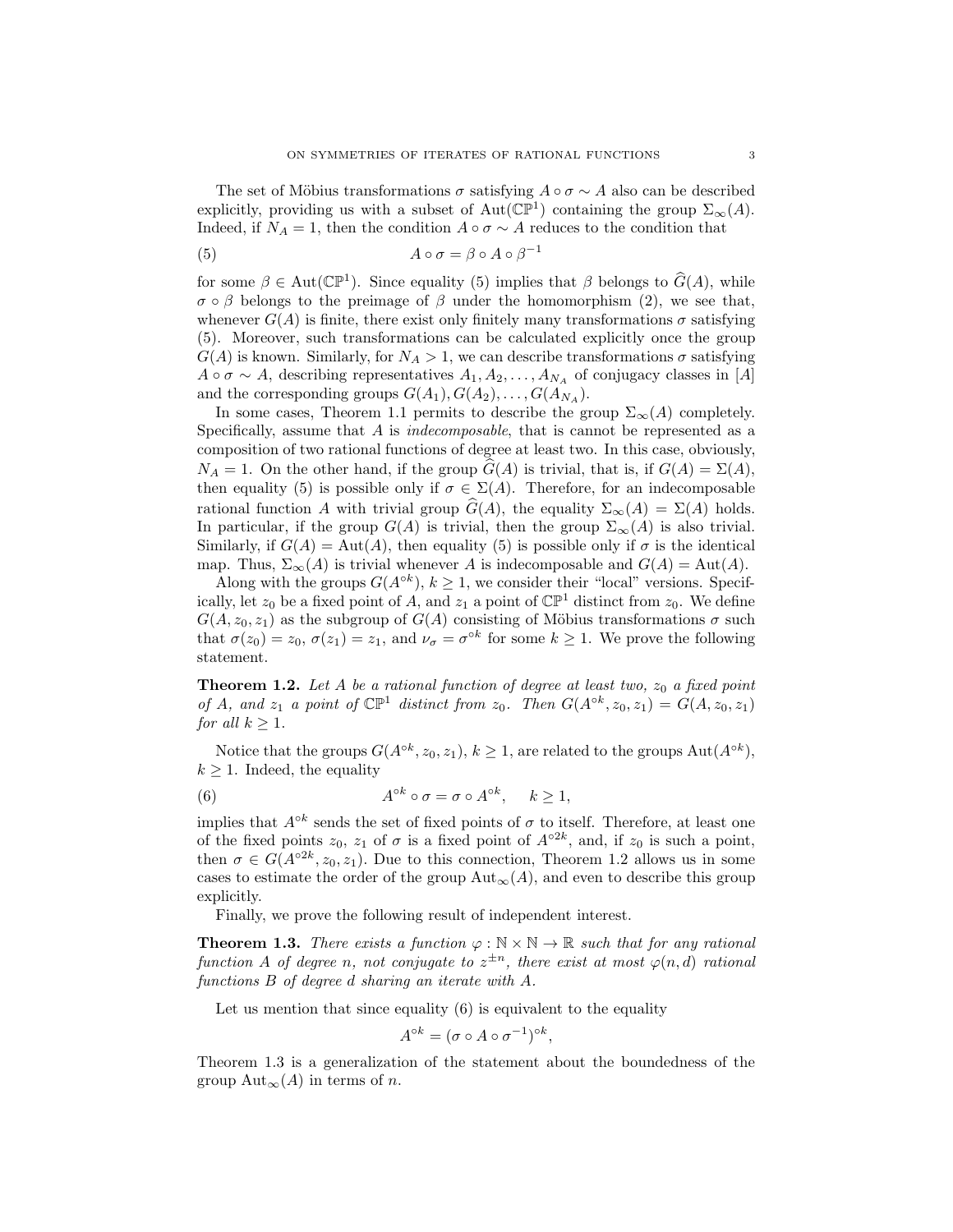The paper is organized as follows. In the second section, we establish basic properties of the group  $G(A)$  used throughout the rest of the paper. In particular, we prove the finiteness of  $G(A)$  for A not of the form (3), and provide a method for calculating  $G(A)$ . In the third section, we discuss relations between the group  $G(A)$ and the group  $\Omega(A)$  consisting of Möbius transformations preserving the Julia set  $J_A$  of A. In particular, we show that the set of Möbius transformations  $\sigma$  such that

$$
A^{\circ k} \circ \sigma = \sigma^{\circ l} \circ A^{\circ k}
$$

for some  $k \geq 1$  and  $l \geq 1$  is a subset of  $\Omega(A)$ . We also deduce the finiteness of  $\Sigma_{\infty}(A)$  and  $\text{Aut}_{\infty}(A)$  from the results of [10], [11].

In the fourth section, we prove that any  $\nu \in S(A)$  maps the set  $c(A)$  to the set  $c(A^{\circ 2})$ . In the fifth section, using some general results about semiconjugate rational functions from the papers [17], [22], we show that for any  $\sigma \in \Sigma_{\infty}(A)$  the relation  $A \circ \sigma \sim A$  holds, and prove the remaining statements from Theorem 1.1. In the sixth section, we deduce Theorem 1.2 from the result of Reznick  $(24)$  about iterates of formal power series, and provide some applications concerning the group  $\text{Aut}_{\infty}(A)$ . Finally, in the seventh section, using a result about functional decompositions of iterates of rational functions from the paper [23], we prove Theorem 1.3.

# 2. GROUPS  $G(A)$

Let A be a rational function of degree  $n \geq 2$ . Recall that the group  $G(A)$ is defined as the group of Möbius transformations  $\sigma$  such that equality (1) holds for some Möbius transformation  $\nu$ . Notice that if rational functions A and A' are related by the equality

$$
\alpha \circ A \circ \beta = A'
$$

for some  $\alpha, \beta \in \text{Aut}(\mathbb{CP}^1)$ , then

$$
G(A') = \beta^{-1} \circ G(A) \circ \beta, \quad \widehat{G}(A') = \alpha \circ \widehat{G}(A) \circ \alpha^{-1}
$$

.

In particular, the groups  $G(A)$  and  $G(A')$  are isomorphic. We say that a rational function A of degree  $n \geq 2$  is a quasi-power if there exist  $\alpha, \beta \in Aut(\mathbb{CP}^1)$  such that

$$
A = \alpha \circ z^n \circ \beta.
$$

**Lemma 2.1.** A rational function A of degree  $n \geq 2$  is a quasi-power if and only if it has only two critical values. If A is a quasi-power, then  $A^{\circ 2}$  is a quasi-power if and only if A is conjugate to  $z^{\pm n}$ .

Proof. The first part of the lemma is well-known and follows easily from the Riemann-Hurwitz formula. To prove the second, we observe that the chain rule implies that

$$
A^{\circ 2} = \alpha \circ z^n \circ \beta \circ \alpha \circ z^n \circ \beta
$$

has only two critical values if and only if  $\beta \circ \alpha$  maps the set  $\{0,\infty\}$  to itself. Therefore,  $A^{\circ 2}$  is a quasi-power if and only if  $\beta \circ \alpha = cz^{\pm 1}$ ,  $c \in \mathbb{C} \setminus \{0\}$ , that is, if and only if

$$
A = \alpha \circ z^n \circ cz^{\pm 1} \circ \alpha^{-1} = \alpha \circ c^n z^{\pm n} \circ \alpha^{-1}.
$$

Since  $c^n z^{\pm n}$  is conjugate to  $z^{\pm n}$ , the last condition is equivalent to the condition that A is conjugate to  $z^{\pm n}$ .  $\pm n$ .

The following result was proved in [22]. Since some ideas of the proof are used in the rest of the paper, we repeat the arguments.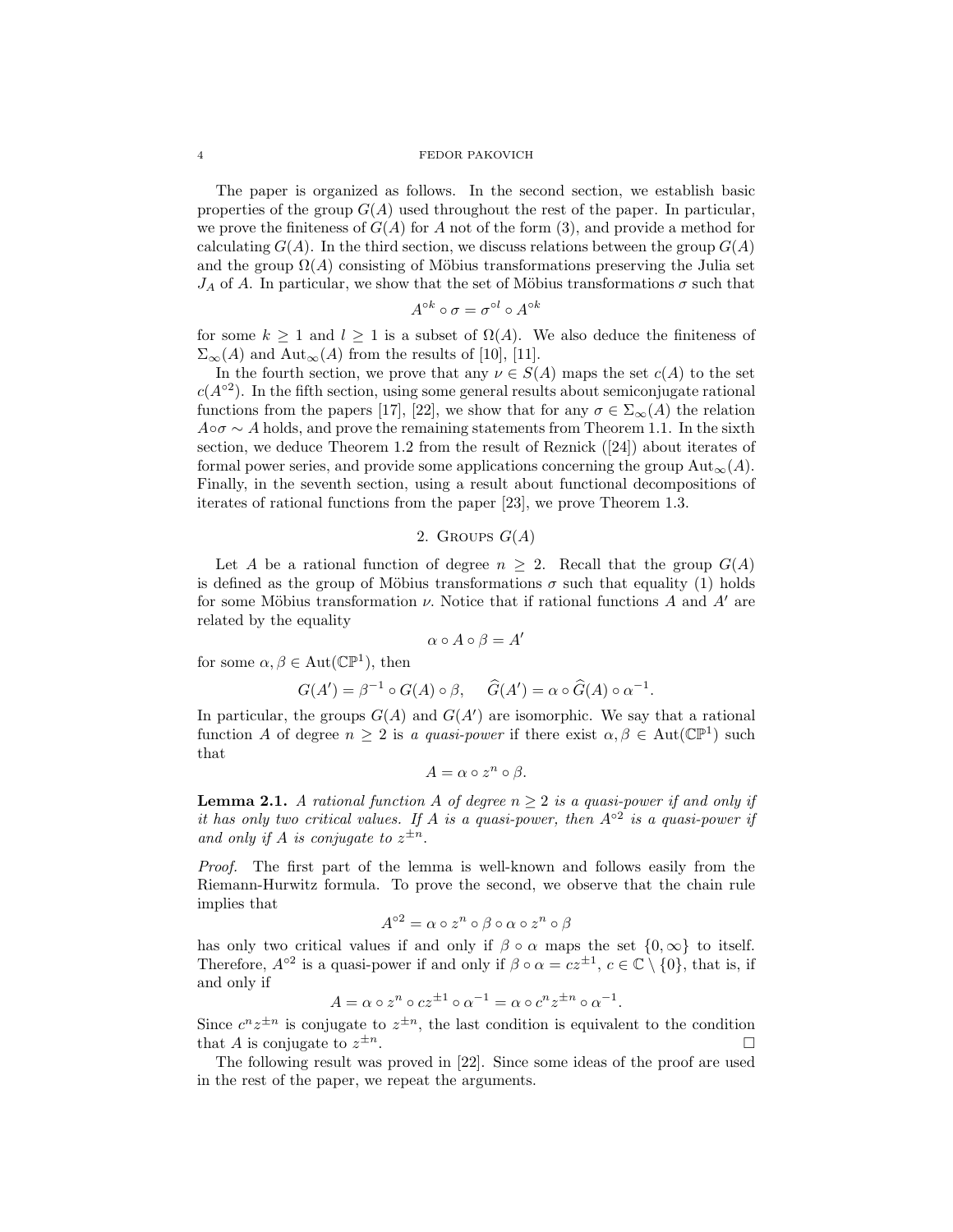**Theorem 2.2.** Let A be a rational function of degree  $n \geq 2$ , which is not a quasipower. Then the group  $G(A)$  is one of the five finite rotation groups of the sphere  $A_4, S_4, A_5, C_1, D_{2l}$ , and the order of any element of  $G(A)$  does not exceed n. In particular,  $|G(A)| \leq \max\{60, 2n\}.$ 

*Proof.* Any non-identical element of the group  $Aut(\mathbb{CP}^1) \cong PSL_2(\mathbb{C})$  is conjugate either to  $z \to z + 1$  or to  $z \to \lambda z$  for some  $\lambda \in \mathbb{C} \setminus \{0, 1\}$ . Thus, making the change

$$
A \to \mu_1 \circ A \circ \mu_2, \quad \sigma \to \mu_2^{-1} \circ \sigma \circ \mu_2, \quad \nu_\sigma \to \mu_1 \circ \nu_\sigma \circ \mu_1^{-1}
$$

for convenient  $\mu_1, \mu_2 \in \text{Aut}(\mathbb{CP}^1)$ , without loss of generality we may assume that  $\sigma$  and  $\nu$  in (1) have one of the two forms above.

We observe first that the equalities

(7) 
$$
A(z+1) = \lambda A(z), \quad \lambda \in \mathbb{C} \setminus \{0,1\},\
$$

and

(8) 
$$
A(z+1) = A(z) + 1
$$

are impossible. Indeed, if  $A$  has a finite pole, then any of these equalities implies that A has infinitely many poles. On the other hand, if  $A$  is a polynomial of degree  $n \geq 2$ , then we obtain a contradiction comparing the coefficients of  $z^n$  in the left and the right sides of equality (7), and the coefficients of  $z^{n-1}$  in left and the right sides of equality (8), correspondingly.

Furthermore, comparing the free terms in the Laurent series at infinity of the left and the right sides of the equality

$$
A(\lambda z) = A(z) + 1, \quad \lambda \in \mathbb{C} \setminus \{0, 1\},\
$$

we conclude that this equality is impossible either. Thus,

(9) 
$$
A(\lambda_1 z) = \lambda_2 A(z), \quad \lambda_1, \lambda_2 \in \mathbb{C} \setminus \{0, 1\}.
$$

Comparing coefficients in the left and the right sides of (9) and taking into account that  $A \neq z^{\pm n}$  by the assumption, we conclude that  $\lambda_1$  is a root of unity. Furthermore, the order of the transformation  $z \to \lambda_1 z$  in the group  $G(A)$  does not exceed the maximum number  $d$  such that  $A$  can be represented in the form

(10) 
$$
A = z^r R(z^d), \quad R \in \mathbb{C}(z), \quad 0 \le r \le d - 1.
$$

In particular, the order of any element of  $G(A)$  does not exceed n. Indeed, since  $A \neq z^{\pm n}$ , the function R in (10) has a zero or a pole distinct from 0 and  $\infty$ , implying that  $d \leq n$ .

The finiteness of  $G(A)$  follows now from the Burnside theorem (see e.g. [6], (36.1)), which states that any subgroup of  $GL_k(\mathbb{C})$  of bounded period is finite. Indeed, if  $G(A) \subset \text{PSL}_2(\mathbb{C})$  is infinite, then its lifting  $\overline{G(A)} \subset \text{SL}_2(\mathbb{C}) \subset \text{GL}_2(\mathbb{C})$  is also infinite. On the other hand, if the order of any element of  $G(A)$  is bounded by n, then the order of any element  $\overline{G(A)}$  is bounded by 2n. The contradiction obtained proves the finiteness of  $G(A)$ . It is also possible to use the classification of finite subgroups of  $Aut(\mathbb{CP}^1)$  combined with the Schur theorem (see e.g. [6],  $(36.2)$ , which states that any finitely generated periodic subgroup of  $GL_k(\mathbb{C})$  has finite order (cf. [22]).  $\Box$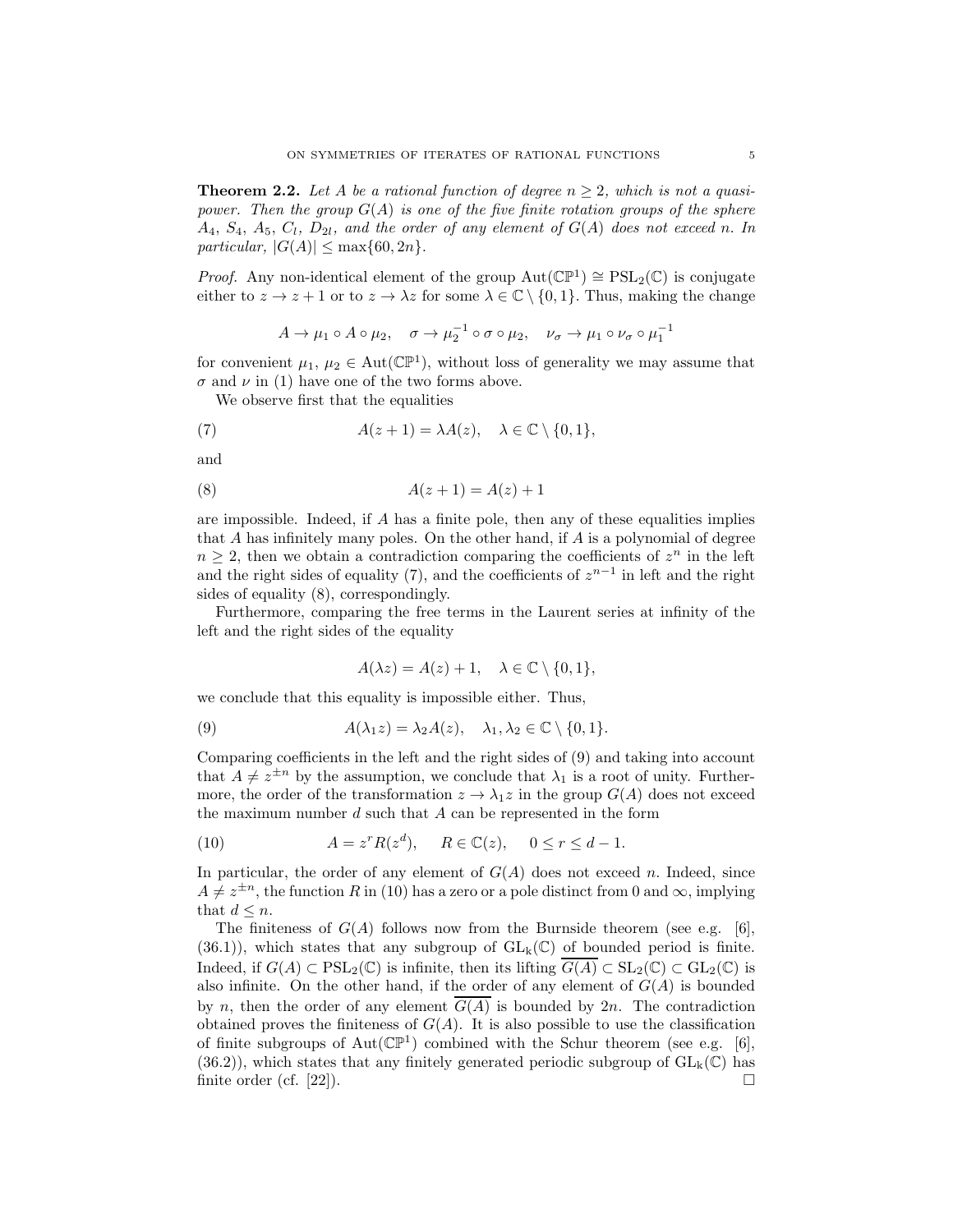Notice that Theorem 2.2 obviously implies that, unless A is a quasi-power,

(11) 
$$
|G(A)| = |G(A)| |\Sigma(A)|.
$$

In particular,  $\widehat{G}(A)$  is finite.

The following result, while simple, is extremely useful.

**Theorem 2.3.** Let A be a rational function of degree  $n \geq 2$ . Then every  $\nu \in \widehat{G}(A)$  maps  $c(A)$  to  $c(A)$ . Furthermore, if  $\nu(c_1) = c_2$  for some  $c_1, c_2 \in c(A)$ , then any  $\sigma \in \gamma_A^{-1}{\{\nu\}}$  maps the fiber  $A^{-1}{c_1}$  to the fiber  $A^{-1}{c_2}$  preserving the local multiplicities of points.

*Proof.* It follows directly from (1) that if  $\nu(c) = c'$  for some  $c, c' \in \mathbb{CP}^1$ , then any  $\sigma \in \gamma_A^{-1}{\{\nu\}}$  maps the fiber  $A^{-1}{c}$  to the fiber  $A^{-1}{c'}$ . Moreover, since  $\sigma$  and  $\nu$  are one-to-one, applying the chain rule to (1), we see that  $\sigma$  preserves the local multiplicities of points. Finally, again using that  $\sigma$  is one-to-one, we see that the fibers  $A^{-1}{c}$  and  $A^{-1}{c'}$  have the same cardinality, implying that  $\sigma$  maps  $c(A)$ to  $c(A)$ .

Notice that Theorem 2.3, along with Theorem 2.2, implies the finiteness of the group  $G(A)$  for rational functions A, which are not quasi-powers. Indeed, since  $c(A)$  is finite and any Mobius transformation is defined by its values at any three points, Theorem 2.3 implies that the group  $G(A)$  is finite, unless A has only two critical values. On the other hand, by Lemma 2.1, A has only two critical values if and only if A is a quasi-power. Notice also that Theorem 2.3 implies that for  $A = z^{\pm n}$  the group  $G(A)$  consists of the transformations  $cz^{\pm 1}$ ,  $c \in \mathbb{C} \setminus \{0\}$ .

Although Theorem 2.3 does not provide us with a bound for orders of elements of the group  $G(A)$ , it gives a method for practical calculation of  $G(A)$ , especially useful if A has a relatively small number of critical values. We illustrate it with the following example.

Example 2.4. Let us consider the function

$$
A = \frac{1}{8} \frac{z^4 + 8z^3 + 8z - 8}{z - 1}.
$$

One can check that A has three critical values 1, 9, and  $\infty$ , and that

$$
A - 1 = \frac{1}{8} \frac{z^3 (z + 8)}{z - 1}, \qquad A - 9 = \frac{1}{8} \frac{(z^2 + 4z - 8)^2}{z - 1}.
$$

Taking into account that the multiplicity of the pole  $\infty$  is 3, while the multiplicity of the pole 1 is 1, in correspondence with Theorem 2.3 we conclude that for any  $\sigma \in G(A)$  either

(12) 
$$
\sigma(0) = 0, \quad \sigma(\infty) = \infty, \quad \sigma(-8) = -8, \quad \sigma(1) = 1,
$$

or

(13) 
$$
\sigma(0) = \infty, \ \sigma(\infty) = 0, \ \sigma(-8) = 1, \ \sigma(1) = -8.
$$

Moreover, in addition, either

(14) 
$$
\sigma(-2+2\sqrt{3}) = -2 - 2\sqrt{3}, \quad \sigma(-2-2\sqrt{3}) = -2 + 2\sqrt{3},
$$
or

$$
\sigma(-2 + 2\sqrt{3}) = -2 + 2\sqrt{3}, \quad \sigma(-2 - 2\sqrt{3}) = -2 - 2\sqrt{3}.
$$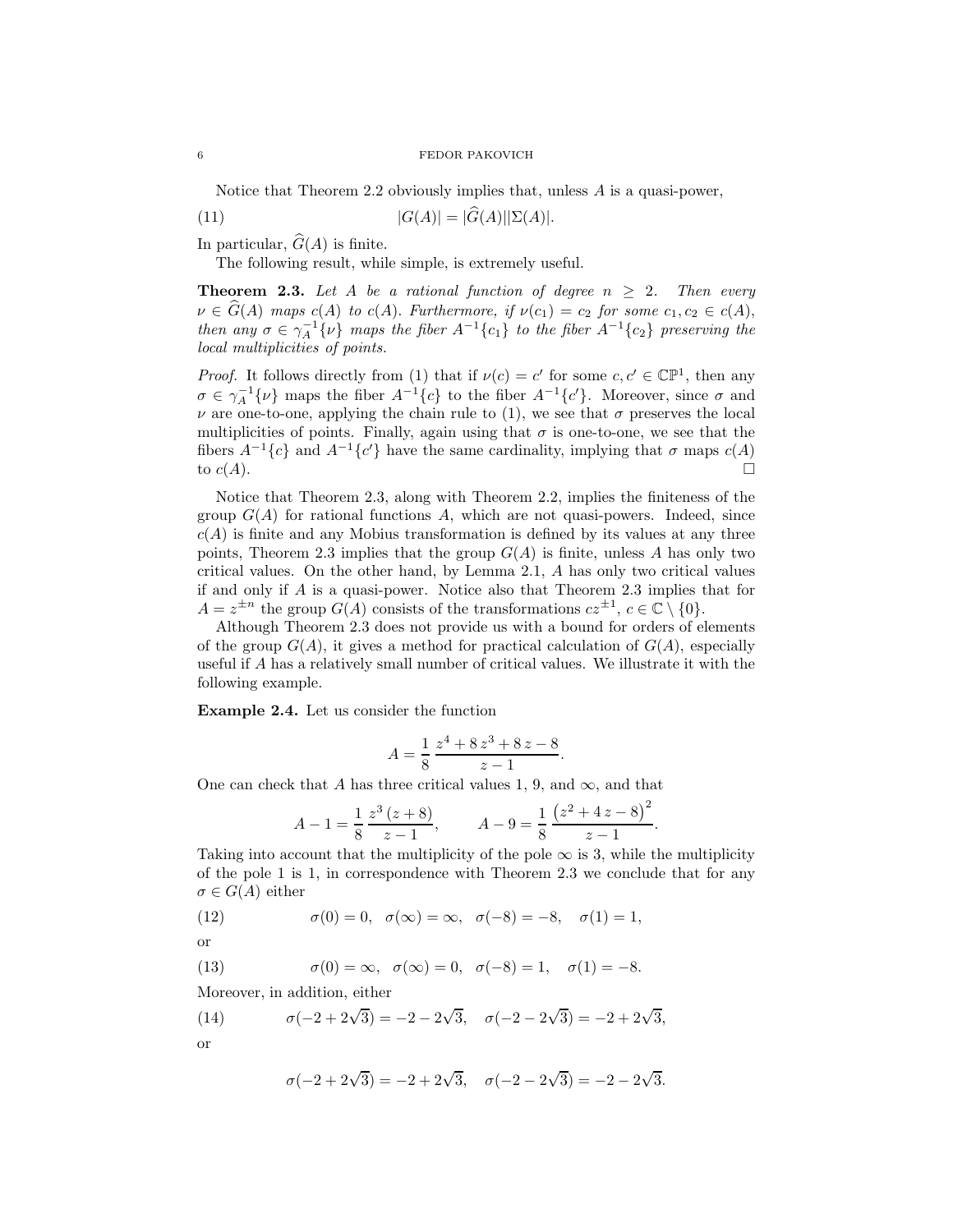Clearly, condition (12) implies that  $\sigma = z$ , while the unique transformation satisfying (13) is

$$
\sigma = -8/z,
$$

and this transformation satisfies (14). Furthermore, the corresponding  $\nu_{\sigma}$  must satisfy

$$
\nu_{\sigma}(1) = \infty, \quad \nu_{\sigma}(\infty) = 1, \quad \nu_{\sigma}(9) = 9,
$$

implying that

$$
\nu_{\sigma} = \frac{z + 63}{z - 1}.
$$

Therefore, (1) can hold only for  $\sigma$  and  $\nu_{\sigma}$  given by formulas (15) and (16), and the direct calculation shows that (1) is indeed satisfied. Thus, the groups  $G(A)$  and  $G(A)$  are cyclic groups of order two, while the groups  $\Sigma(A)$  and Aut(A) are trivial.

To reduce the found symmetry to the "visible" form (10) one need use the transformations

$$
\mu_1 = \frac{z+7}{z-9}, \quad \mu_2 = \frac{2i\sqrt{2}z + 2i\sqrt{2}}{-z+1}
$$

for which

$$
\mu_1 \circ \frac{z+63}{z-1} \circ \mu_1^{-1} = -z, \quad \mu_2^{-1} \circ -8/z \circ \mu_2 = -z
$$

and

$$
\mu_1 \circ A \circ \mu_2 = 4 \frac{z ((i\sqrt{2} + 1) z^2 - i\sqrt{2} + 1)}{(2 i\sqrt{2} + 1) z^4 + 6 z^2 - 2 i\sqrt{2} + 1}.
$$

Let G be a finite subgroup of Aut( $\mathbb{CP}^1$ ). Recall that a rational function  $\theta = \theta_G$  is called an *invariant function* for G if the equality  $\theta_G(x) = \theta_G(y)$  holds for  $x, y \in \mathbb{CP}^1$ if and only if there exists  $\sigma \in G$  such that  $\sigma(x) = y$ . Such a function always exists and is defined in a unique way up to the transformation  $\theta \to \mu \circ \theta$ , where  $\mu \in \text{Aut}(\mathbb{CP}^1)$ . Obviously,  $\theta_G$  has degree equal to the order of G. Moreover, the Lüroth theorem implies that any rational function g such that  $g(x) = g(y)$  whenever  $\sigma(x) = y$  for some  $\sigma \in G$  is a rational function in  $\theta_G$ .

The above implies that the equality  $\Sigma(A) = G$  is equivalent to the requirement that A is a rational function in  $\theta_G$ , but is not a rational function in  $\theta_{G'}$  for any finite subgroup  $G'$  of  $Aut(\mathbb{CP}^1)$  satisfying  $G \subset G'$ . On the other hand, a description of rational functions A such that  $Aut(A) = G$  can be done in terms of homogenous invariant polynomials for G. This description was obtained by Doyle and McMullen in [7]. Notice that rational functions with non-trivial automorphism groups are closely related to *generalized Lattès maps* (see [19] for more detail and examples).

Example 2.5. Let us consider the function

$$
B = -\frac{2z^2}{z^4 + 1} = -\frac{2}{z^2 + \frac{1}{z^2}}.
$$

It is easy to see that B is an invariant function for the Klein four-group  $V_4 = D_4$ , generated by the transformations  $z \to -z$  and  $z \to 1/z$ . Thus,  $\Sigma(B) = D_4$ . Furthermore, it is clear that  $G(B)$  contains the transformation  $\mu_1 = iz$ , satisfying  $B \circ \mu_1 = \nu_1 \circ B$  for  $\nu_1 = -z$ , so that  $G(B)$  contains  $D_8$ .

The groups  $A_4$ ,  $A_5$ , and  $C_l$  do not contain  $D_8$ . Therefore, if  $D_8$  is a proper subgroup of  $G(B)$ , then either  $G(B)$  is a dihedral group containing an element  $\sigma$  of order  $k > 4$ , whose fixed points coincide with fixed points of  $\mu_1$ , or  $G(B) = S_4$ . The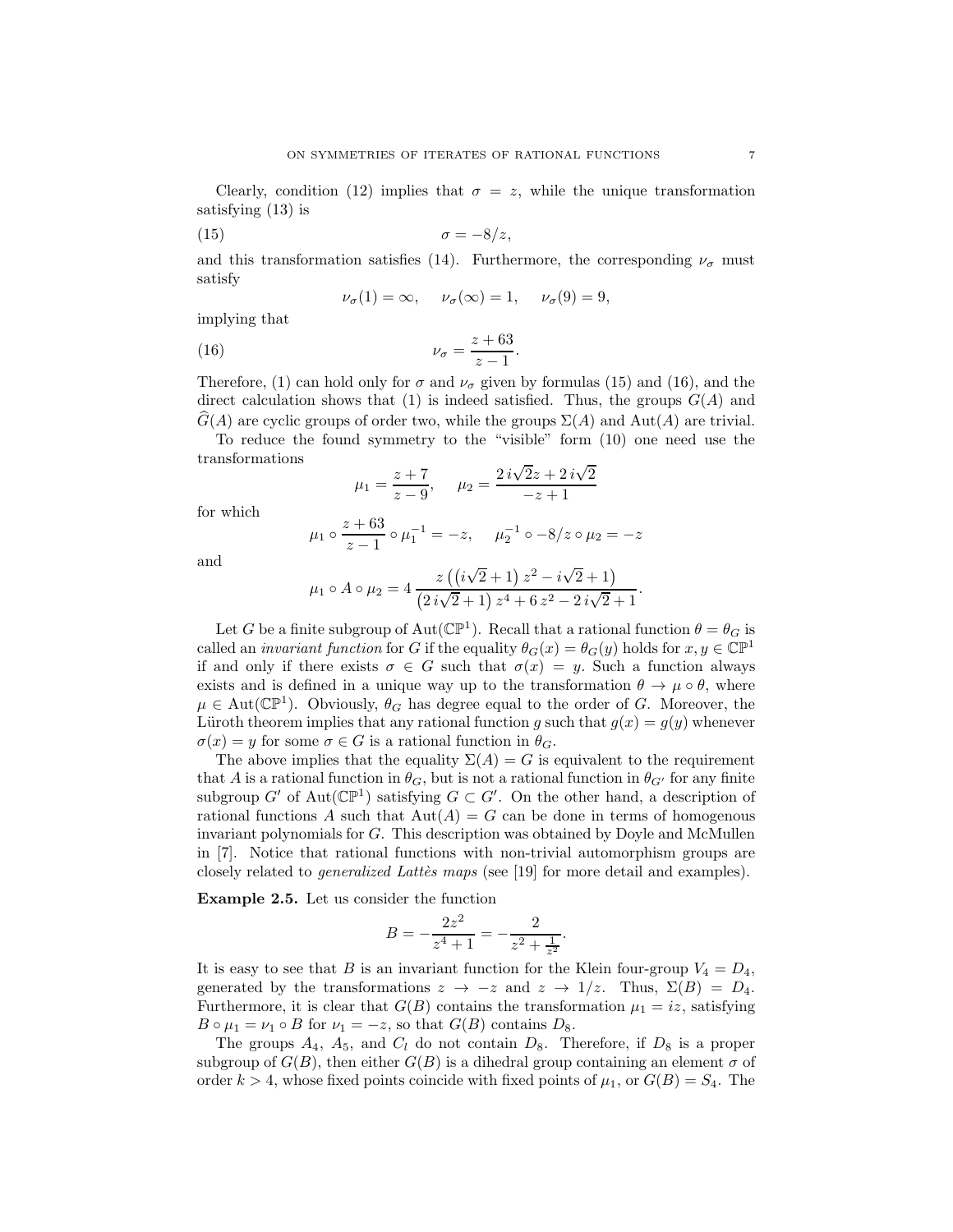first case is impossible, since  $\sigma$  must have the form  $cz, c \in \mathbb{C} \setminus \{0\}$ , and it is easy to see that such  $\sigma$  belongs to  $G(B)$  if and only if it is a power of  $\mu_1$ . On the other hand, a direct calculation shows that for the transformation  $\mu_2 = \frac{z+i}{z-i}$ , generating together with  $\mu_1 = iz$  and  $\delta = 1/z$  the group  $S_4$ , the equality  $B \circ \mu_2 = \nu_2 \circ B$  holds for  $\nu_2 = \frac{-z+1}{-3z-1}$ . Summarizing, we see that  $G(B) = S_4$ ,  $\widehat{G}(B) = D_6$ ,  $\Sigma(B) = D_4$ , and  $Aut(B)$  is trivial.

We conclude this section with the following specification of Theorem 2.2 and Theorem 2.3.

**Theorem 2.6.** Let A be a rational function of degree  $n \geq 2$ . Assume that there exists a point  $z_0 \in \text{Aut}(\mathbb{CP}^1)$  such that the local multiplicity of A at  $z_0$  is distinct from the local multiplicity of A at any other point  $z \in \text{Aut}(\mathbb{CP}^1)$ . Then  $G(A)$  is a finite cyclic group, and  $z_0$  is a fixed point of the generator of  $G(A)$ .

*Proof.* Indeed, it is easy to see that A is not a quasi-power, implying that  $G(A)$  is finite. Moreover, any element of  $G(A)$  fixes  $z_0$ . On the other hand, a unique finite subgroup of  $Aut(\mathbb{CP}^1)$  whose elements share a fixed point is cyclic.

**Corollary 2.7.** Let P be a polynomial of degree  $n \geq 2$ , which is not a quasi-power. Then  $G(P)$  is a finite cyclic group, generated by a polynomial.

*Proof.* Since the local multiplicity of  $P$  at infinity is  $n$ , the corollary follows from Theorem 2.6, taking into account that  $P$  is a not a quasi-power.

Another way to prove Corollary 2.7 is to conjugate  $P$  to a normal polynomial, that is, to a polynomial of the form

(17) 
$$
z^{n} + a_{n-2}z^{n-2} + \cdots + a_{0},
$$

where  $a_n = 1$  and  $a_{n-1} = 0$  (see [3] for more detail). Indeed, if P is not a quasipower, then the both groups  $G(P)$  and  $\widehat{G}(A)$  consist of polynomials. On the other hand, one can easily see that if (1) holds for a polynomial of the form (17) and polynomials  $\sigma = az + b$ ,  $\nu_{\sigma} = cz + d$ , then  $b = 0$  and a is a root of unity.

## 3. Symmetries of Julia sets

Let A be a rational function of degree at least two. In this section, we discuss relations between the group  $G(A)$  and the group of symmetries of the Julia set  $J_A$ of A. We start from the polynomial case where the situation is well understood, although the notion of symmetry is more restrictive than the one considered in this paper.

Let us denote by  $\mathcal E$  the group of all *Euclidean isometries of*  $\mathbb C$ , that is, the group of polynomials of degree one  $\mu = az + b$ ,  $a, b \in \mathbb{C}$ , with  $|a| = 1$ . For a polynomial P we denote by  $E(P)$  the group consisting of  $\mu \in \mathcal{E}$  such that  $\mu(J_A) = J_A$ .

The following result was proved in [3].

**Theorem 3.1.** Let P be a polynomial of degree at least two. Then  $\mu \in \mathcal{E}$  belongs to  $E(P)$  if and only if  $P \circ \mu = \mu^{\circ l} \circ P$  for some  $l > 1$ to  $E(P)$  if and only if  $P \circ \mu = \mu^{\circ l} \circ P$  for some  $l \geq 1$ .

In one direction, the proof is easy. Indeed, let  $\mu$  be a rotation about some point  $\zeta$  such that

(18) 
$$
P \circ \mu = \mu^{\circ l} \circ P
$$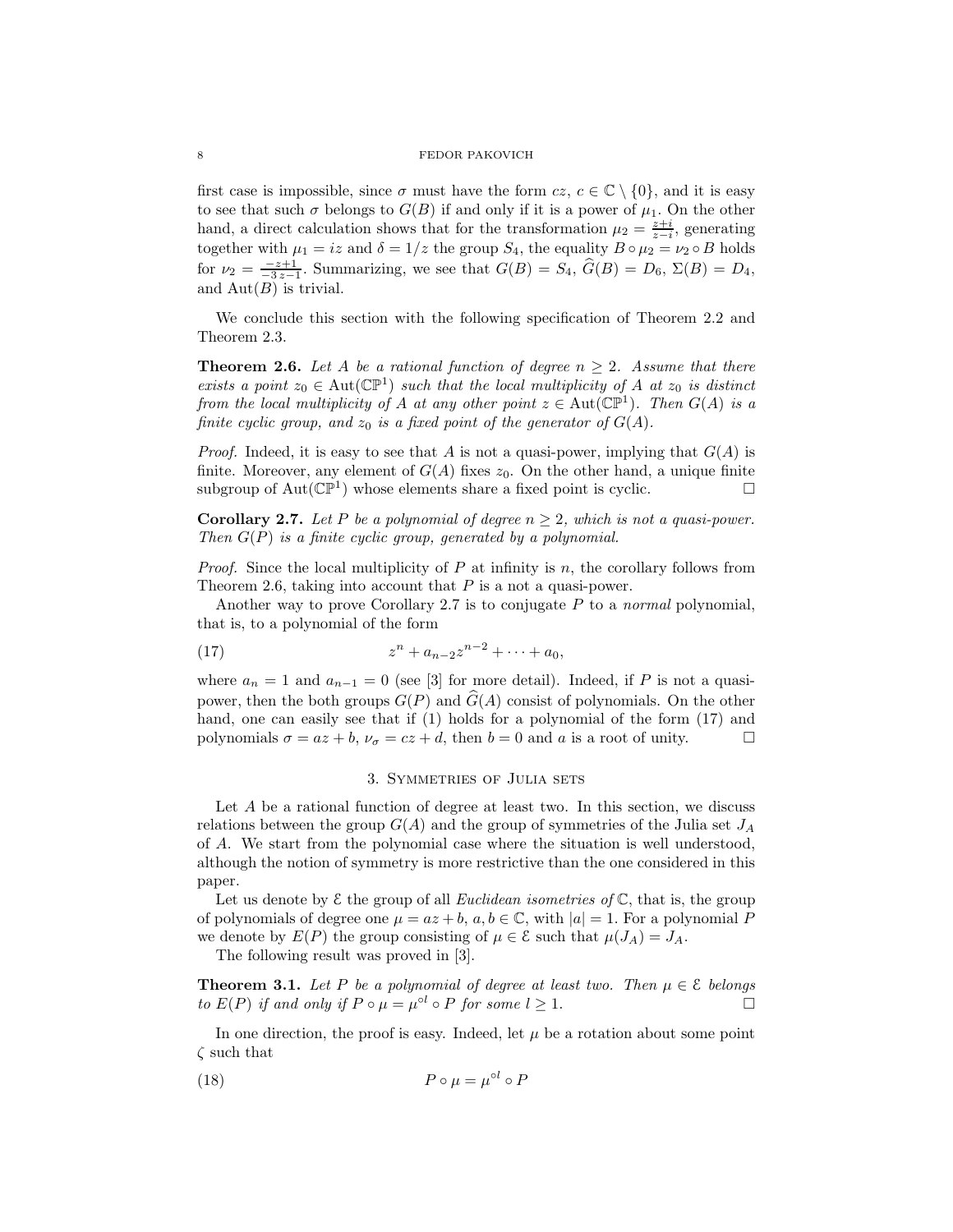for some  $l \geq 1$ . Then for any  $k \geq 1$  the equality

$$
P^{\circ k} = \mu^{\circ r} \circ P^{\circ k}
$$

holds for some  $r \geq 1$ , and

$$
|(P^{\circ k} \circ \mu)(z) - \zeta| = |(\mu^{\circ r} \circ P^{\circ k})(z) - \zeta| = |P^{\circ k}(z) - \zeta|
$$

in the metric of  $\mathbb C$ . Since the Julia set  $J_P$  of a polynomial P is the boundary of the set  $F_{\infty}(P)$  consisting of the points of  $\mathbb{CP}^1$  with unbounded orbit, this implies that  $z \in J_P$  if and only if  $\mu(z) \in J_P$ . Therefore,  $\mu(J_P) = J_P$ .

The proof in the inverse direction is more complicated and makes use the Bötcher function. Alternatively, one can use the main result of the paper [16]. Specifically, it follows from Corollary 1 in [16] that if  $K \subset \mathbb{C}$  is an arbitrary compact set containing more than one point such that  $P^{-1}(K) = K$ , and  $\mu$  is a polynomial of degree one such that  $\mu(K) = K$ , then there exists a polynomial of degree one  $\nu$  such that

$$
P \circ \mu = \nu \circ P
$$

and  $\nu(K) = K$ . Using now the analysis of the previous section, it is easy to see that  $\nu = \mu^{\circ s}$  for some  $s \geq 1$ . Notice that the problem of describing the group  $E(P)$  for polynomial P is closely related to the problem of describing commuting polynomials and polynomials sharing the Julia set (see [1], [2], [3], [4], [16], [25]).

By Corollary 2.7, for a polynomial P, not conjugate to  $z^n$ , any Möbius transformation  $\mu$ , satisfying (18), is a polynomial. On the other hand, any polynomial Möbius transformation  $\mu$  preserving  $J_P$  is an isometry of  $\mathbb{C}$ , since for a polynomial P the set  $J_P$  is compact, and hence  $\mu$  maps the disc of minimum radius containing  $J_P$  to itself. Thus, the assumption that  $\mu$  is an isometry of  $\mathbb C$  is appropriate in Theorem 3.1, and the above proof uses this assumption. Our next result generalizes the "if" part of Theorem 3.1 in two directions. First, we allow  $P$  to be an arbitrary rational function. Second, we do not assume that considered Möbius transformations necessarily are isometries of  $\mathbb C$  or  $\mathbb{CP}^1$ .

For a rational function A we denote by  $\Omega(A)$  the subgroup of  $\text{Aut}(\mathbb{CP}^1)$  consisting of Möbius transformations such that  $\mu(J_A) = J_A$ , and by  $\Gamma(A)$  the set of Möbius transformations  $\sigma$  such that

$$
A \circ \sigma = \sigma^{\circ l} \circ A
$$

for some  $l \geq 0$ . Finally, we define the set  $\Gamma_{\infty}(A)$  by the formula

$$
\Gamma_{\infty}(A) = \bigcup_{i=1}^{\infty} \Gamma(A^{\circ k}).
$$

Notice that  $\Gamma_{\infty}(A)$  contains the both groups  $\Sigma_{\infty}(A)$  and  $\text{Aut}_{\infty}(A)$ .

Theorem 3.2. Let A be a rational function of degree at least two. Then the set  $\Gamma_{\infty}(A)$  is a subset of  $\Omega(A)$ .

*Proof.* Let  $\sigma$  be an element of  $\Gamma_{\infty}(P)$ , satisfying the equality

(19) 
$$
A^{\circ k} \circ \sigma = \sigma^{\circ l} \circ A^{\circ k}
$$

for some  $k \ge 1$  and  $l \ge 0$ , and let  $C_{\sigma}$  be the cyclic subgroup of Aut( $\mathbb{CP}^1$ ), generated by  $\sigma$ . Clearly, (19) implies that for any  $s \geq 1$  the equality

$$
A^{\circ ks} \circ \sigma = \sigma^{\circ r} \circ A^{\circ ks}
$$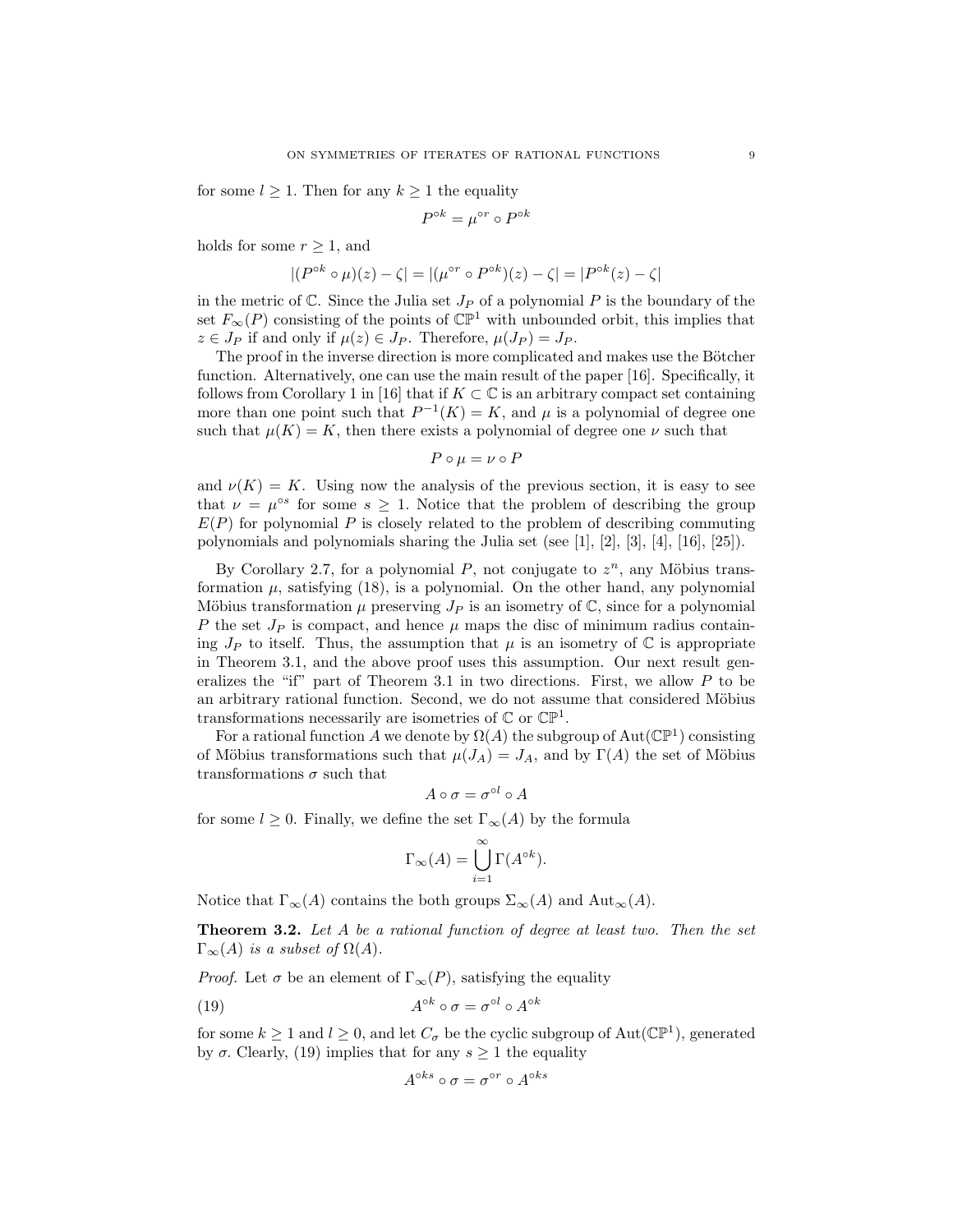holds for some  $r \geq 1$ . On the other hand, since  $\sigma \in G(A^{\circ k})$ , the group  $C_{\sigma}$  is finite by Theorem 2.2. Therefore, there exist  $\sigma' \in C_{\sigma}$  and integers  $s_1$  and  $s_2$  such that the equalities

(20) 
$$
A^{\circ ks_1} \circ \sigma = \sigma' \circ A^{\circ ks_1}
$$

and

(21) 
$$
A^{\circ ks_2} \circ \sigma' = \sigma' \circ A^{\circ ks_2}
$$

hold.

Since equality (21) is equivalent to the equality

$$
A^{\circ ks_2} = (\sigma' \circ A \circ \sigma'^{-1})^{\circ ks_2},
$$

we see that

$$
J_A = J_{A \circ ks_2} = J_{(\sigma' \circ A \circ \sigma'^{-1}) \circ ks_2} = J_{\sigma' \circ A \circ \sigma'^{-1}},
$$

implying that  $\sigma'(J_A) = J_A$ . It follows now from  $A^{-1}(J_A) = J_A$  and (20) that  $\sigma^{-1}(J_A) = J_A.$ 

In distinction with the polynomial case, the problem of describing rational functions sharing the Julia set is still not solved in the complete generality (see [10], [11], [12] for available results). The structure of the group  $\Omega(A)$  is also not known. In particular, to our best knowledge, it is not known whether any element of  $\Omega(A)$ has finite order, unless  $J_A$  is a circle, a segment, or the whole sphere (see [5], [11] for partial results). Thus, understanding to what extent Theorem 3.2 has a converse is a challenging problem. Nevertheless, the results of [10], [11] imply that for any rational function A of degree  $n \geq 2$ , not conjugate to  $z^{\pm n}$ , there exist at most finitely many rational functions B of any given degree  $d \geq 2$  sharing the measure of maximal entropy with A. This fact can be used for proving the finiteness of the groups  $\Sigma_{\infty}(A)$  and  $Aut_{\infty}(A)$ . We provide such a proof below.

Let us recall that by the results of Freire, Lopes, Mañé  $([9])$  and Lyubich  $([13])$ , for any rational function A of degree  $n \geq 2$  there exists a unique probability measure  $\mu_A$  on  $\mathbb{CP}^1$ , which is invariant under A, has support equal to the Julia set  $J_A$ , and achieves maximal entropy  $\log n$  among all A-invariant probability measures. Since  $J_A$  coincides with the support of  $\mu_A$ , rational functions sharing the measure of maximal entropy share the Julia sets. However, the inverse is not true in general. The measure  $\mu_A$  can be described as follows. For  $a \in \mathbb{CP}^1$  let  $z_i^k(a), i = 1, \ldots, n^k$ , be the roots of the equation  $A^{\circ k}(z) = a$  counted with multiplicity, and  $\mu_{A,k}(a)$  be the measure defined by

$$
\mu_{A,k}(a) = \frac{1}{n^k} \sum_{i=1}^{n^k} \delta_{z_i^k(a)}.
$$

Then for every  $a \in \mathbb{CP}^1$  with two possible exceptions, the sequence  $\mu_{A,k}(a), k \geq 1$ , converges in the weak topology to  $\mu_A$ . The measure  $\mu_A$  is characterized by the balancedness property that

$$
\mu_A(A(S)) = \mu_A(S) \deg A
$$

for any Borel set S on which A is injective. Notice that for rational functions A and B the property to have the same measure of maximal entropy can be expressed in algebraic terms (see [12]), leading to characterizations of such functions in terms of functional equations (see [12], [21], [26]).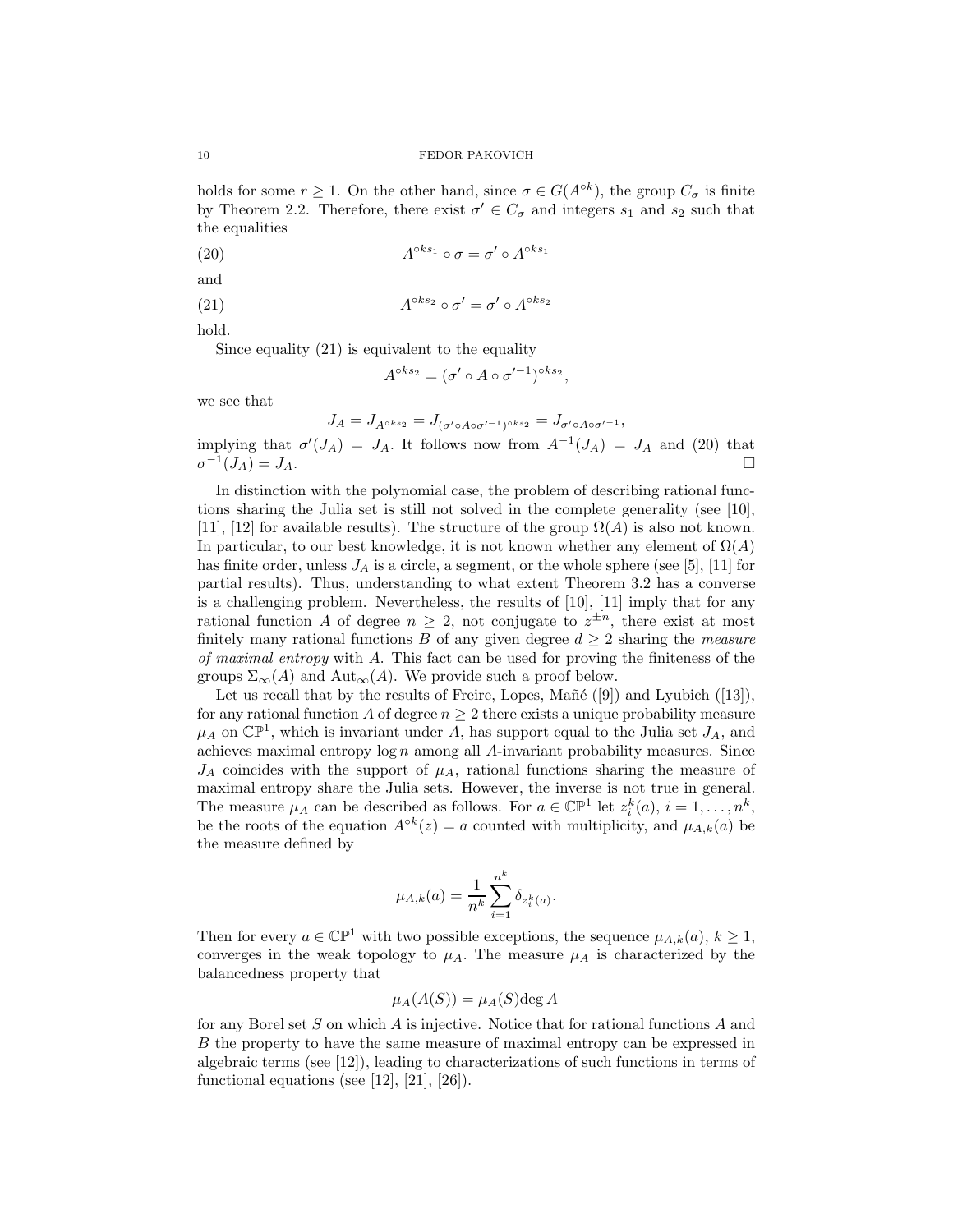**Theorem 3.3.** Let A be a rational function of degree  $n \geq 2$ , not conjugate to  $z^{\pm n}$ . Then the groups  $\Sigma_{\infty}(A)$  and  $Aut_{\infty}(A)$  are finite.

*Proof.* Assume that  $\sigma \in \text{Aut}_{\infty}(A)$ . Then the functions A and  $\sigma^{-1} \circ A \circ \sigma$  have a common iterate and hence share the measure of maximal entropy. Therefore, by the results of [10], [11], the set

$$
\sigma^{-1} \circ A \circ \sigma, \quad \sigma \in \text{Aut}_{\infty}(A),
$$

is finite. On the other hand, the equality

(22)  $\sigma \circ A \circ \sigma^{-1} = \sigma' \circ A \circ \sigma'^{-1}$ 

implies that  $\sigma'^{-1} \circ \sigma \in \text{Aut}(A)$ . Thus, for any given  $\sigma \in \text{Aut}_{\infty}(A)$  there could be at most finitely many  $\sigma' \in \text{Aut}_{\infty}(A)$  satisfying (22), implying the finiteness of Aut<sub>∞</sub> $(A)$ .

To prove the finiteness of  $\Sigma_{\infty}(A)$ , let us observe first that any  $\sigma \in \Sigma_{\infty}(A)$  is  $\mu_A$ -invariant. Indeed, since the equality

$$
A^{\circ l} = A^{\circ l} \circ \sigma,
$$

where  $\sigma \in \text{Aut}(\mathbb{CP}^1)$  and  $l \geq 1$ , implies that for any  $k \geq 1$  the transformation  $\sigma$ maps the set of roots of the equation  $A^{\circ kl}(z) = a, a \in \mathbb{CP}^1$ , to itself, we have:

$$
\sigma_* \mu_{A,kl}(a) = \mu_{A,kl}(a), \quad k \ge 1.
$$

Therefore, for any function f continuous on  $\mathbb{CP}^1$  and  $k \geq 1$  the equality

$$
\int f \circ \sigma d\mu_{A,kl}(a) = \int f d\mu_{A,kl}(a)
$$

holds, implying that

$$
\int f\circ\sigma d\mu=\int f d\mu.
$$

Further, let us show that that for any  $\sigma \in \Sigma_{\infty}(A)$  the equality  $\mu_A = \mu_{A \circ \sigma}$  holds. Let S be a Borel set on which  $A \circ \sigma$  is injective. Then A is injective on  $\sigma(S)$ , implying that

$$
\mu_A((A \circ \sigma)(S)) = \mu_A(A(\sigma(S))) = n\mu_A(\sigma(S)) = n\mu_A(S).
$$

Thus,  $\mu_A$  is the balanced measure for  $A \circ \sigma$  and hence  $\mu_A = \mu_{A \circ \sigma}$ . Now the finiteness of  $\Sigma_{\infty}(A)$  can be established similarly to the finiteness of  $\text{Aut}_{\infty}(A)$ , using instead of the finiteness of Aut(A) the finiteness of  $\Sigma(A)$ .

We conclude this section with the following result.

**Theorem 3.4.** Let P be a polynomial of degree  $n \geq 2$ . Then  $\Gamma(P^{\circ k}) = \Gamma(P)$ ,  $k > 1$ .

*Proof.* Without loss of generality, we can assume that  $P$  has the normal form (17). It is easy to see that then any iterate of  $P$  also has the normal form. In particular, fixed points of any element of  $\Gamma(P^{\circ k})$ ,  $k \geq 1$ , are zero and infinity. If  $P = z^n$ , then any of the sets  $\Gamma(P^{ok})$ ,  $k \geq 1$ , coincides with the group  $cz^{\pm 1}$ ,  $c \in \mathbb{C} \setminus \{0\}$ , and the theorem is true. Thus, we can assume that  $P \neq z^n$ , implying that  $P^{\circ k}$ ,  $k \geq 1$ , is not a power. As it was observed in the proof of Corollary 2.7, in this case any element of  $\Gamma(P^{\circ k})$ ,  $k \ge 1$ , is a polynomial belonging to  $\mathcal{E}$ . Thus,  $\Gamma(P^{\circ k}) = E(P^{\circ k})$ ,  $k \ge 1$ , by Theorem 3.1. On the other hand,  $E(P^{\circ k}) = E(P)$ ,  $k \ge 1$ , since  $J_{P^{\circ k}} = J_P$ ,  $k \geq 1$ . Therefore,  $\Gamma(P^{\circ k}) = \Gamma(P)$ ,  $k \geq 1$ .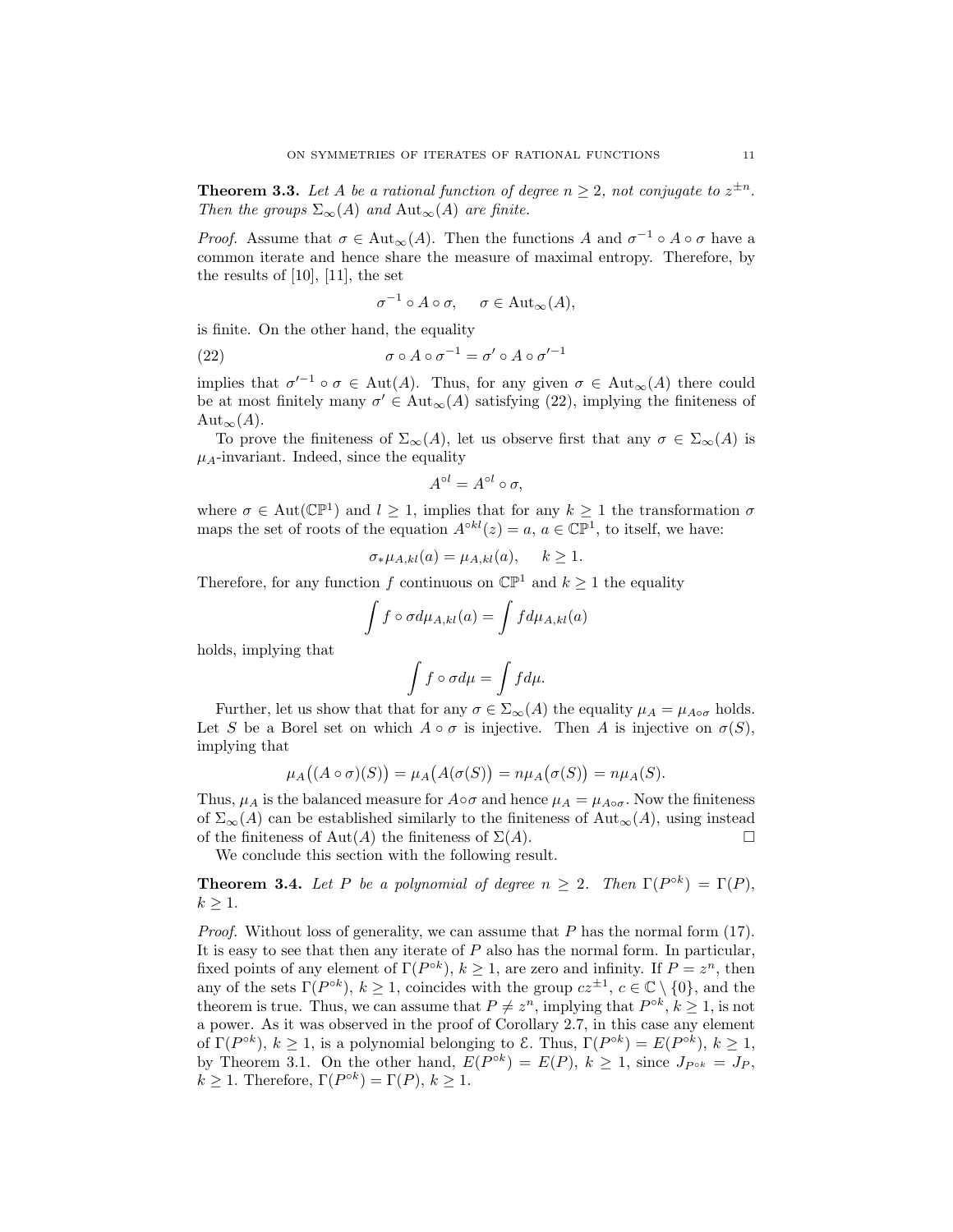Another proof of the theorem can be obtained as follows. Let us observe that for a polynomial P in the normal form, not equal to  $z^n$ , the cardinality of  $\Gamma(P)$ equals the maximum number  $d = d(P)$  such that P can be represented in the form  $(10)$ , where R is a *polynomial*. Therefore, to prove the theorem it is enough to prove the following statement: if some iterate of a polynomial  $P \neq z^n$ , has the form  $P^{ok} = z^{l}Q(z^{d})$ , for some  $l, 0 \leq l \leq d-1$ , and  $Q \in \mathbb{C}[z]$ , then there exist r,  $0 \le r \le d-1$ , and  $R \in \mathbb{C}[z]$  such that  $P = z^r R(z^d)$ .

To prove the last statement, we recall that for an arbitrary rational function  $F$ its functional decompositions  $F = U \circ V$  considered up to the equivalency

$$
U \to U \circ \mu, \quad V \to \mu^{-1} \circ V, \quad \mu \in \text{Aut}(\mathbb{CP}^1),
$$

are in a one-to-one correspondence with imprimitivity systems of the monodromy group of  $F$ . Since the monodromy group of a polynomial  $P$  of degree  $n$  contains a cycle of length n, this implies that for any two decompositions  $P = U \circ V$  and  $P = U' \circ V'$ , where  $U, V, U', V'$  are polynomials such that  $\deg U = \deg U'$  and deg  $V = \deg V'$ , there exists a Möbius transformation  $\mu$  such that

$$
U = U' \circ \mu, \quad V = \mu^{-1} \circ V
$$

′

.

(for a purely algebraic proof of this fact, see [8]). Therefore, if  $P^{\circ k} = z^{l} Q(z^{d})$ , then it follows from the equality

$$
z^{l}Q(z^{d}) = P^{\circ (k-1)} \circ P = (\varepsilon^{-l} P^{\circ (k-1)}) \circ (P \circ \varepsilon z),
$$

where  $\varepsilon = e^{\frac{2\pi i}{d}}$ , that there exists a Möbius transformation  $\mu$  such that

(23) 
$$
P \circ \varepsilon z = \mu \circ P, \qquad \varepsilon^{-l} P^{\circ (k-1)} = P^{\circ (k-1)} \circ \mu^{-1}
$$

Clearly,  $\mu$  is a polynomial. Moreover, since  $P^{\circ(k-1)}$  has the normal form, the second equality in (23) implies that  $\mu(0) = 0$ . Since  $P \neq z^n$ , it follows now from the first equality in (23) that there exist  $r, 0 \le r \le d - 1$ , and  $R \in \mathbb{C}[z]$  such that  $P = z^r R(z^d)$ .  $P = z^r R(z^d)$ ).

Notice that neither the statement of Theorem 3.4, nor the statement about polynomials, used in the second proof of Theorem 3.4, are true for rational functions (see Example 6.2 below).

4. SETS 
$$
S(A)
$$

Let A be a rational function of degree  $n \geq 2$ . Recall that the set  $S(A)$  is defined as the union

$$
S(A) = \cup_{i=1}^{\infty} \widehat{G}(A^{\circ k}),
$$

that is, as the set of Möbius transformation  $\nu$  such that

(24) 
$$
\nu \circ A^{\circ k} = A^{\circ k} \circ \mu
$$

for some Möbius transformation  $\mu$  and  $k \geq 1$ . In this section we provide a characterization of elements of  $S(A)$ , and prove that  $S(A)$  is finite and bounded in terms of *n*, unless  $A$  is a quasi-power.

We use the following statement.

**Theorem 4.1.** Let  $A_1, A_2, ..., A_k, k \ge 2$ , and  $B_1, B_2, ..., B_k, k \ge 2$ , be rational functions of degree  $n > 2$  such that

(25) 
$$
A_1 \circ A_2 \circ \cdots \circ A_k = B_1 \circ B_2 \circ \cdots \circ B_k.
$$

Then  $c(A_1) \subseteq c(B_1 \circ B_2)$ .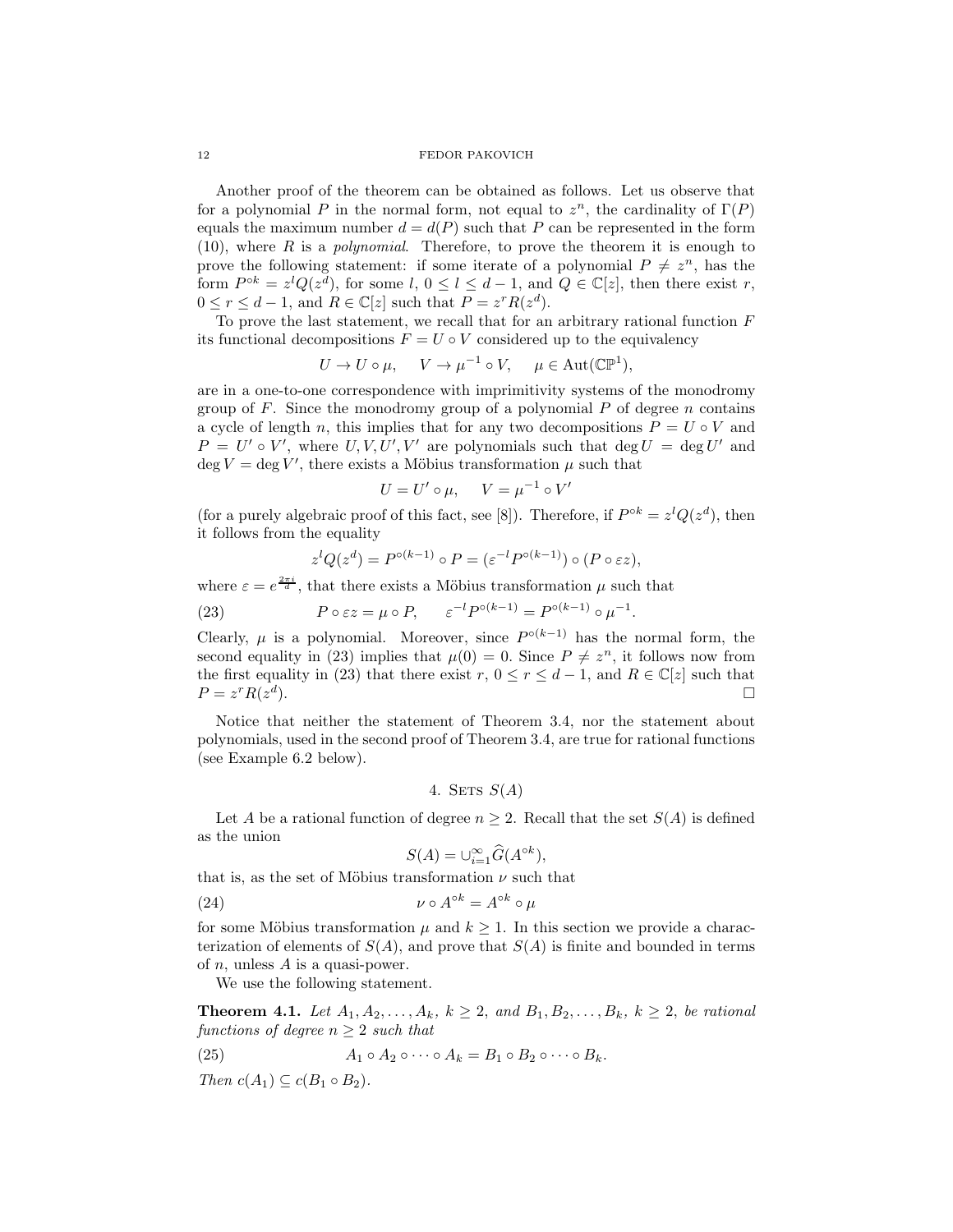*Proof.* Let f be a rational function of degree d and  $T \subset \mathbb{CP}^1$  a finite set. It is clear that the cardinality of the preimage  $f^{-1}(T)$  satisfies the upper bound

$$
(26) \t\t |f^{-1}(T)| \le |T|d.
$$

To obtain the lower bound, we observe that the Riemann-Hurwitz formula

$$
2d - 2 = \sum_{z \in \mathbb{CP}^1} (\deg_z f - 1)
$$

implies that

$$
\sum_{z \in f^{-1}(T)} (\deg_z f - 1) \le 2d - 2.
$$

Therefore,

(27) 
$$
|f^{-1}(T)| = \sum_{z \in f^{-1}\{T\}} 1 \ge \sum_{z \in f^{-1}\{T\}} \deg_z f - 2d + 2 = (|T| - 2)d + 2.
$$

Let us denote by  $F$  the rational function defined by any of the parts of equality (25). Assume that c is a critical value of  $A_1$  such that  $c \notin c(B_1 \circ B_2)$ . Clearly,

$$
|F^{-1}\{c\}| = |(A_2 \circ \cdots \circ A_k)^{-1}\{A_1^{-1}\{c\}\}|.
$$

Therefore, since  $c \in c(A_1)$  implies that  $|A_1^{-1}\{c\}| \leq n-1$ , it follows from (26) that  $(28)$  |F  $^{-1}{c}$ |  $\leq (n-1)n^{k-1}$ .

On the other hand,

$$
|F^{-1}\{c\}| = |(B_3 \circ \cdots \circ B_k)^{-1}\{(B_1 \circ B_2)^{-1}\{c\}\}|.
$$

Since the condition  $c \notin c(B_1 \circ B_2)$  is equivalent to the equality  $|(B_1 \circ B_2)^{-1}{c}| = n^2$ , this implies by (27) that

(29) 
$$
|F^{-1}\{c\}| \ge (n^2 - 2)n^{k-2} + 2.
$$

It follows now from (28) and (29) that

$$
(n^2 - 2)n^{k-2} + 2 \le (n - 1)n^{k-1},
$$

or equivalently that  $n^{k-1} + 2 \leq 2n^{k-2}$ . However, this leads to a contradiction since  $n \geq 2$  implies that  $n^{k-1} + 2 \geq 2n^{k-2} + 2$ . Therefore,  $c(A_1) \subseteq c(B_1 \circ B_2)$ .

Theorem 4.1 implies the following statement, which is essentially the first statement of Theorem 1.1.

**Theorem 4.2.** Let A be a rational function of degree  $n \geq 2$ . Then for any  $\nu \in S(A)$  the inclusion  $\nu(c(A)) \subseteq c(A^{\circ 2})$  holds.

*Proof.* Let  $\nu$  be an element of  $S(A)$ . In case if  $\nu \in \widehat{G}(A)$ , the statement of the theorem follows from Theorem 2.3, since  $c(A) \subseteq c(A^{\circ 2})$  by the chain rule. Therefore, we may assume that  $\nu \in \widehat{G}(A^{\circ k})$  for some  $k \geq 2$ . Since equality (24) has the form (25) with

$$
A_1 = \nu \circ A
$$
,  $A_2 = A_3 = \cdots = A_k = A$ ,

and

$$
B_1 = B_2 = \cdots = B_{k-1} = A, \qquad B_k = A \circ \mu,
$$

applying Theorem 4.1 we conclude that

$$
\nu(c(A))) = c(\nu \circ A) \subseteq c(A^{\circ 2}).
$$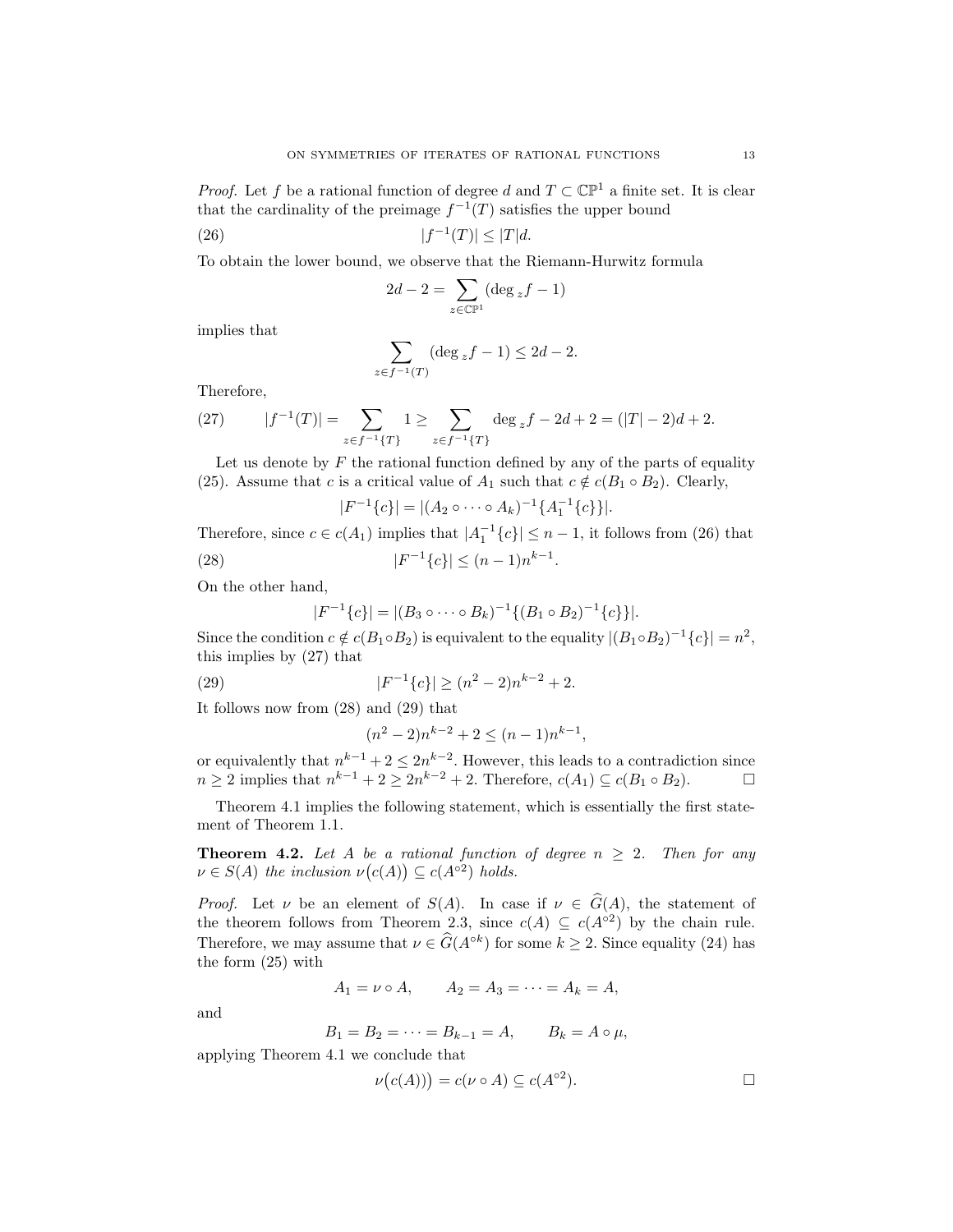The next result is an extended version of the statement about the finiteness of  $S(A).$ 

**Theorem 4.3.** Let A be a rational function of degree  $n \geq 2$ . Then the set  $S(A)$  is finite and bounded in terms of n, unless  $A$  is a quasi-power. Furthermore, the set  $S(A) \setminus \widehat{G}(A)$  is finite and bounded in terms of n, unless A is conjugate to  $z^{\pm n}$ .

Proof. Since any Möbius transformation is defined by its values at any three points, the condition  $\nu(c(A)) \subseteq c(A^{\circ 2})$  is satisfied only for finitely many Möbius transformations whenever  $\vec{A}$  has at least three critical values, implying by Lemma 2.1 the finiteness of  $S(A)$  in case if A is not a quasi-power. Moreover, since  $|c(A)|$  and  $|c(A^{\circ 2})|$  are bounded in terms of n, the set  $S(A)$  is also bounded in terms of n.

If A is a quasi-power, but is not conjugate to  $z^{\pm n}$ , then its second iterate  $A^{\circ 2}$  is not a quasi-power by Lemma 2.1, and the finiteness of  $S(A)\setminus\widehat{G}(A)$  can be obtained by a modification of the proof of Theorem 4.2. Indeed, if  $\sigma$  belongs to  $\widehat{G}(A^{\circ 2})$  or  $\widehat{G}(A^{\circ 3})$ , then  $\nu(c(A^{\circ 2})) \subseteq c(A^{\circ 2})$  and  $\nu(c(A^{\circ 3})) \subseteq c(A^{\circ 3})$ , by Theorem 2.3. On the other hand, if  $\sigma$  belongs to  $\widehat{G}(A^{\circ k})$  for some  $k \geq 4$ , then equality (24) implies the equality

$$
\nu \circ A^{\circ 2k} = A^{\circ k} \circ \mu \circ A^{\circ k}, \quad k \ge 4.
$$

Applying now Theorem 4.1 to equality (25) with

$$
A_1 = \nu \circ A^{\circ 2}
$$
,  $A_2 = A_3 = \cdots = A_k = A^{\circ 2}$ ,

and

$$
B_1 = \cdots = B_{\frac{k}{2}} = A^{\circ 2}, \quad B_{\frac{k}{2}+1} = \mu \circ A^{\circ 2}, \quad B_{\frac{k}{2}+2} = \cdots = B_k = A^{\circ 2},
$$

if  $k$  is even, or

$$
B_1 = \dots = B_{\frac{k-1}{2}} = A^{\circ 2}, \quad B_{\frac{k-1}{2}+1} = A \circ \mu \circ A, \quad B_{\frac{k-1}{2}+2} = \dots = B_k = A^{\circ 2},
$$
  
*k* is odd, we conclude that  $\nu(c(A^{\circ 2})) \subseteq c(A^{\circ 4}).$ 

if k is odd, we conclude that  $\nu(c(A^{\circ 2})) \subseteq c(A^{\circ 4})$ 

Finally, the next result is a corollary of Theorem 4.3.

**Theorem 4.4.** Let A be a rational function of degree  $n \geq 2$ . Then the group  $\mathrm{Aut}_{\infty}(A)$  is finite and bounded in terms of n, unless A is conjugate to  $z^{\pm n}$ .

*Proof.* Since Aut $(A^{\circ k})$ ,  $k \ge 1$ , is a subgroup of  $\widehat{G}(A^{\circ k})$ ,  $k \ge 1$ , the boundedness of the set  ${\rm Aut}_{\infty}(A) \setminus {\rm Aut}(A)$  in terms of n for A not conjugate to  $z^n$  follows from Theorem 4.3. On the other hand, it is easy to see that the group  $\text{Aut}(A)$  is always finite and bounded in terms of  $n$ .

5. GROUPS 
$$
\Sigma_{\infty}(P)
$$

Recall that the group  $\Sigma_{\infty}(A)$  is defined by the formula

$$
\Sigma_{\infty}(A) = \bigcup_{k=1}^{\infty} \Sigma(A^{\circ k}).
$$

Thus,  $\Sigma_{\infty}(P)$  consists of Möbius transformations  $\nu$  such that the equality

(30) 
$$
A^{\circ k} = A^{\circ k} \circ \sigma
$$

holds for some  $k \geq 1$ . In this section, we prove analogues of Theorem 4.2 and Theorem 4.4 for the group  $\Sigma_{\infty}(A)$ . Then we prove an extended version of the statement about the groups  $G(A^{ok})$ ,  $k \geq 1$ , from Theorem 1.1.

$$
^{14}
$$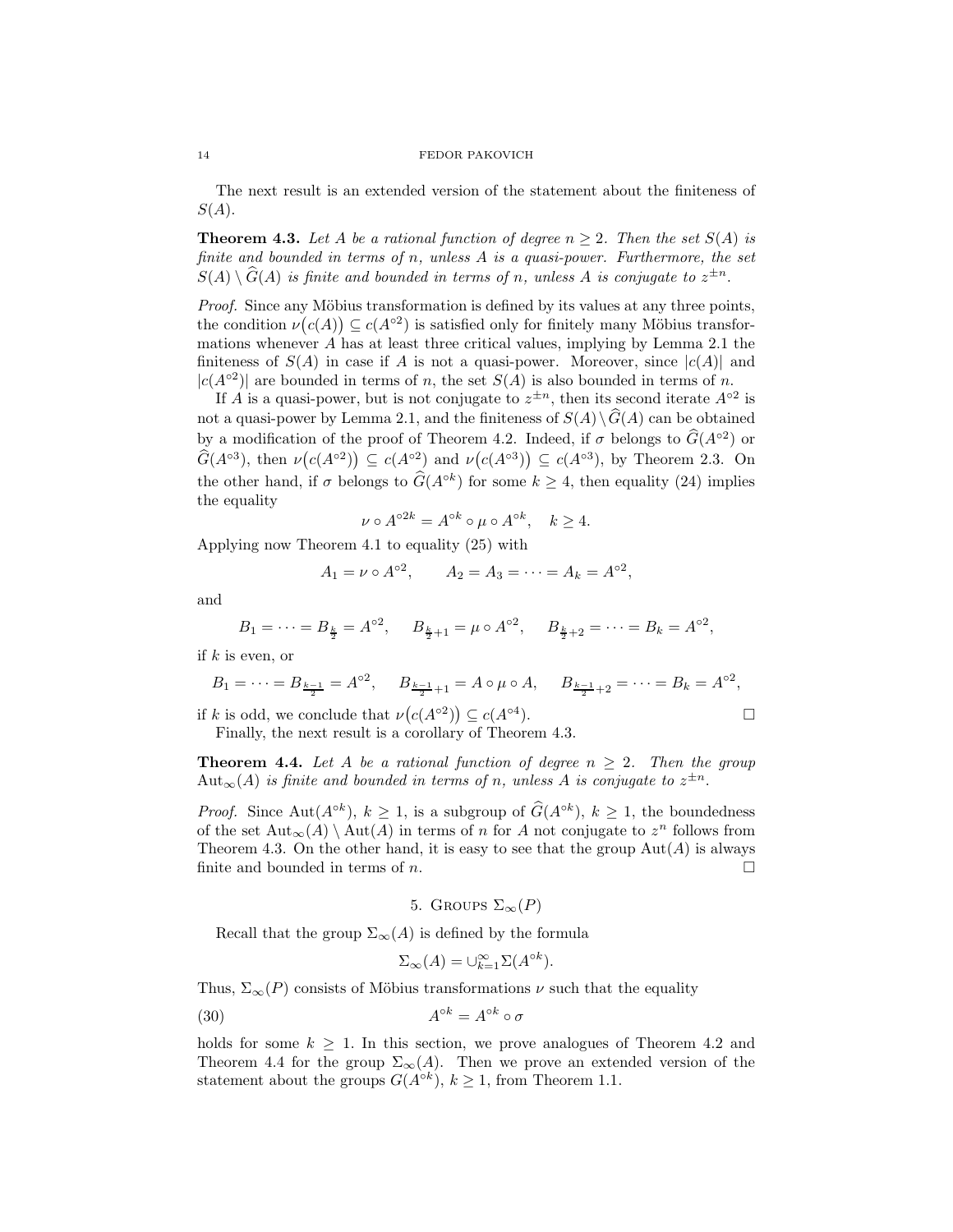Let A and B be rational functions of degree at least two. Recall that the function  $B$  is said to be *semiconjugate* to the function  $A$  if there exists a non-constant rational function  $X$  such that

(31) 
$$
A \circ X = X \circ B.
$$

A description of semiconjugate rational functions was obtained in the paper [17]. In particular, it was shown in [17] that solutions of (31) satisfying  $\mathbb{C}(X, B) = \mathbb{C}(z)$ , called *primitive*, can be described in terms of group actions on  $\mathbb{CP}^1$  or  $\mathbb{C}$ , implying strong restrictions on a possible form of  $A, B$  and  $X$ .

Non-primitive solutions of (31) can be reduced to primitive one by *elementary* transformations. Let A be a rational function. We say that a rational function A is an elementary transformation of A if there exist rational functions  $U$  and  $V$ such that  $A = U \circ V$  and  $A = V \circ U$ . We say that rational functions A and A' are equivalent and write  $A \sim A'$  if there exists a chain of elementary transformations between A and A'. Since for any Möbius transformation  $\mu$  the equality

$$
A = (A \circ \mu^{-1}) \circ \mu
$$

holds, the equivalence class  $[A]$  of a rational function A is a union of conjugacy classes. Moreover, the equivalence class  $[A]$  contains only *finitely many* conjugacy classes, unless A is a flexible Latter map (see [18]). We denote the number of conjugacy classes in the equivalence class  $[A]$  by  $N_A$ .

Notice that for a rational function  $A$ , which is not a flexible Lattes map, describing the equivalence class  $[A]$  comes down to describing functional decompositions of finitely many rational functions  $F$ . Thus,  $[A]$  can be described effectively, at least for small degrees of A. Notice also that according to results of the recent paper [20], the problem of describing rational functions commuting with a given rational function  $A$  to a large extent reduces to describing the class  $[A]$ .

**Example 5.1.** Let us consider the function  $B$  from Example 2.5. The monodromy group of B is isomorphic to  $V_4 = D_4$ . It has three proper imprimitivity systems, and one can check that the corresponding decompositions of B are

$$
B = \frac{z^2 - 1}{z^2 + 1} \circ \frac{z^2 - 1}{z^2 + 1}, \qquad B = -\frac{2}{z^2 - 2} \circ \frac{z^2 + 1}{z}, \qquad B = -\frac{2}{z^2 + 2} \circ \frac{z^2 - 1}{z}.
$$

These decompositions provide us with the functions

$$
B_1 = B = \frac{z^2 - 1}{z^2 + 1} \circ \frac{z^2 - 1}{z^2 + 1} = -\frac{2z^2}{z^4 + 1},
$$
  
\n
$$
B_2 = \frac{z^2 + 1}{z} \circ -\frac{2}{z^2 - 2} = -\frac{1}{2} \frac{z^4 - 4z^2 + 8}{z^2 - 2},
$$
  
\n
$$
B_3 = \frac{z^2 - 1}{z} \circ -\frac{2}{z^2 + 2} = \frac{1}{2} \frac{z^2 (z^2 + 4)}{z^2 + 2}.
$$

from the equivalence class  $[B]$ . Moreover, analyzing the monodromy groups of  $B_2$ and  $B_3$  one can show that the both groups have a unique proper imprimitivity system corresponding to the above decompositions, implying that the equivalence class [B] contains exactly three conjugacy classes, which are represented by the functions  $B_1$ ,  $B_2$ , and  $B_3$  (see [20], Example 3, for more detail).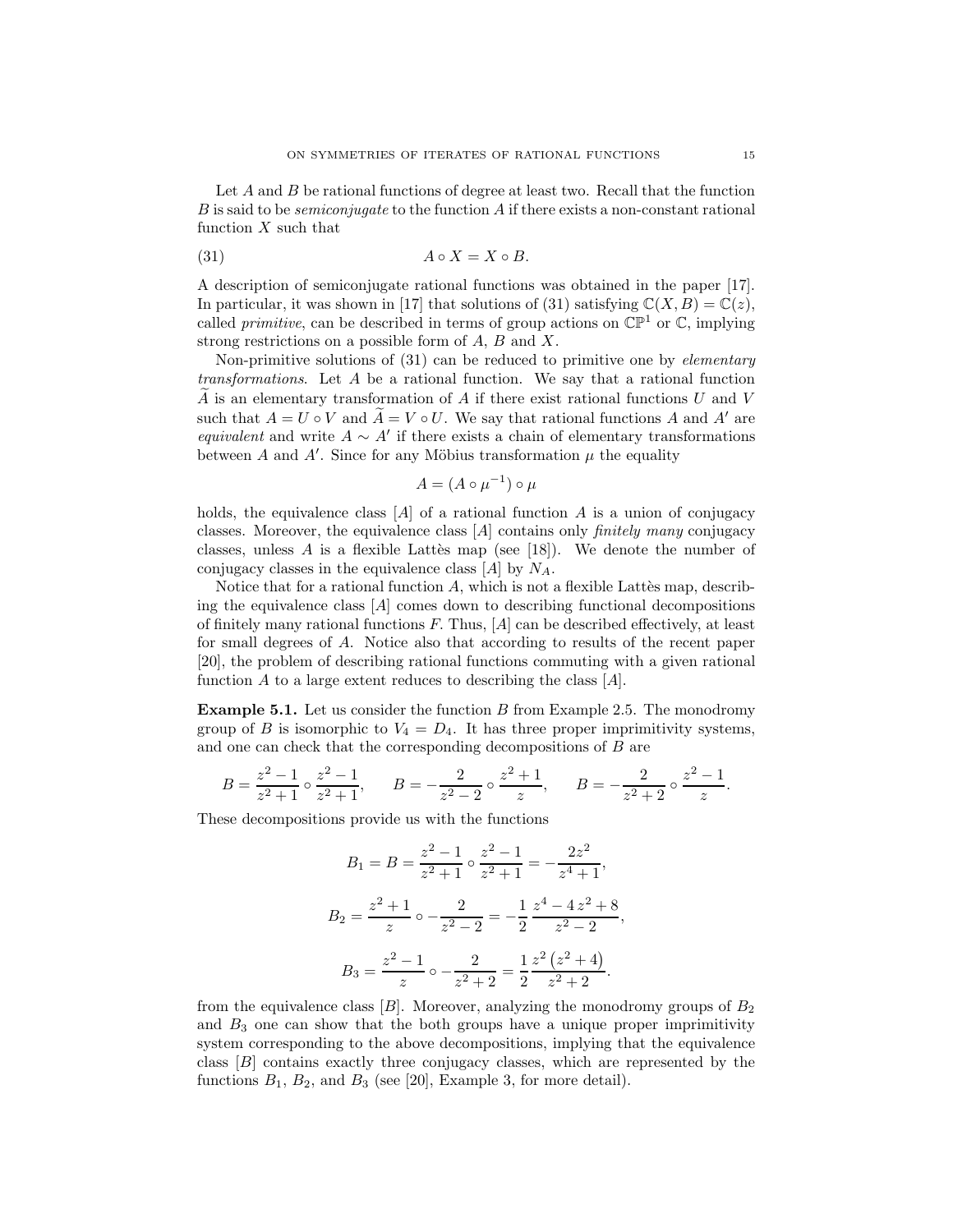The connection between the relation ∼ and semiconjugacy is straightforward. Namely, for  $\overline{A}$  and  $\overline{A}$  as above we have:

$$
\tilde{A} \circ V = V \circ A, \quad \text{and} \quad A \circ U = U \circ \tilde{A},
$$

implying inductively that whenever  $A \sim A'$  there exists X such that (31) holds, and there exists Y such that

$$
A' \circ Y = Y \circ A
$$

holds.

An arbitrary solution of equation (31) reduces to a primitive one by a sequence of elementary transformations as follows. By the Lüroth theorem, the field  $\mathbb{C}(X, B)$ is generated by some rational function W. Therefore, if  $\mathbb{C}(X, B) \neq \mathbb{C}(z)$ , then there exists a rational function  $W$  of degree greater than one such that

(32) 
$$
B = \widetilde{B} \circ W, \quad X = \widetilde{X} \circ W
$$

for some rational functions  $\widetilde{X}$  and  $\widetilde{B}$  satisfying  $\mathbb{C}(\widetilde{X}, \widetilde{B}) = \mathbb{C}(z)$ . Substituting now (32) in (31) we see that the triple  $A, \widetilde{X}, W \circ \widetilde{B}$  is another solution of (31). This new solution is not necessary primitive, however  $\deg \widetilde{X} < \deg X$ , and hence after a finite number of similar transformations we will arrive to a primitive solution. Thus, for any solution  $A, X, B$  of (31) there exist rational functions  $X_0, B_0, U$  such that  $X = X_0 \circ U$ , the diagram

(33)  
\n
$$
\begin{array}{ccc}\n\mathbb{CP}^1 & \xrightarrow{B} & \mathbb{CP}^1 \\
U & \downarrow U \\
\mathbb{CP}^1 & \xrightarrow{B_0} & \mathbb{CP}^1 \\
X_0 & \downarrow X_0 \\
\mathbb{CP}^1 & \xrightarrow{A} & \mathbb{CP}^1\n\end{array}
$$

commutes, the triple  $A, X_0, B_0$  is a primitive solution of (31), and the rational function  $B_0$  is obtained from the rational function  $B$  by a sequence of elementary transformations.

**Theorem 5.2.** Let A be a rational function of degree  $n \geq 2$ . Then for any  $\sigma \in \Sigma_{\infty}(A)$  the relation  $A \circ \sigma \sim A$  holds.

*Proof.* Let  $\sigma$  be an element of  $\Sigma_{\infty}(A)$ . Writing equality (30) as the semiconjugacy

(34)  
\n
$$
\mathbb{CP}^{1} \xrightarrow{A \circ \sigma} \mathbb{CP}^{1}
$$
\n
$$
\downarrow A^{\circ (k-1)} \qquad \downarrow A^{\circ (k-1)}
$$
\n
$$
\mathbb{CP}^{1} \xrightarrow{A} \mathbb{CP}^{1},
$$

we see that to prove the theorem it is enough to show that in diagram (33), constructed for the solution

$$
A = A, \quad X = A^{\circ (k-1)}, \quad B = A \circ \sigma
$$

of (31), the equality deg  $X_0 = 1$  holds. The proof of this fact is similar to the proof of Theorem 2.3 in [20] and relies on the following two facts. First, for any primitive solution  $A, X, B$  of (31), the solution  $A^{\circ l}, X, B^{\circ l}, l \geq 1$ , is also primitive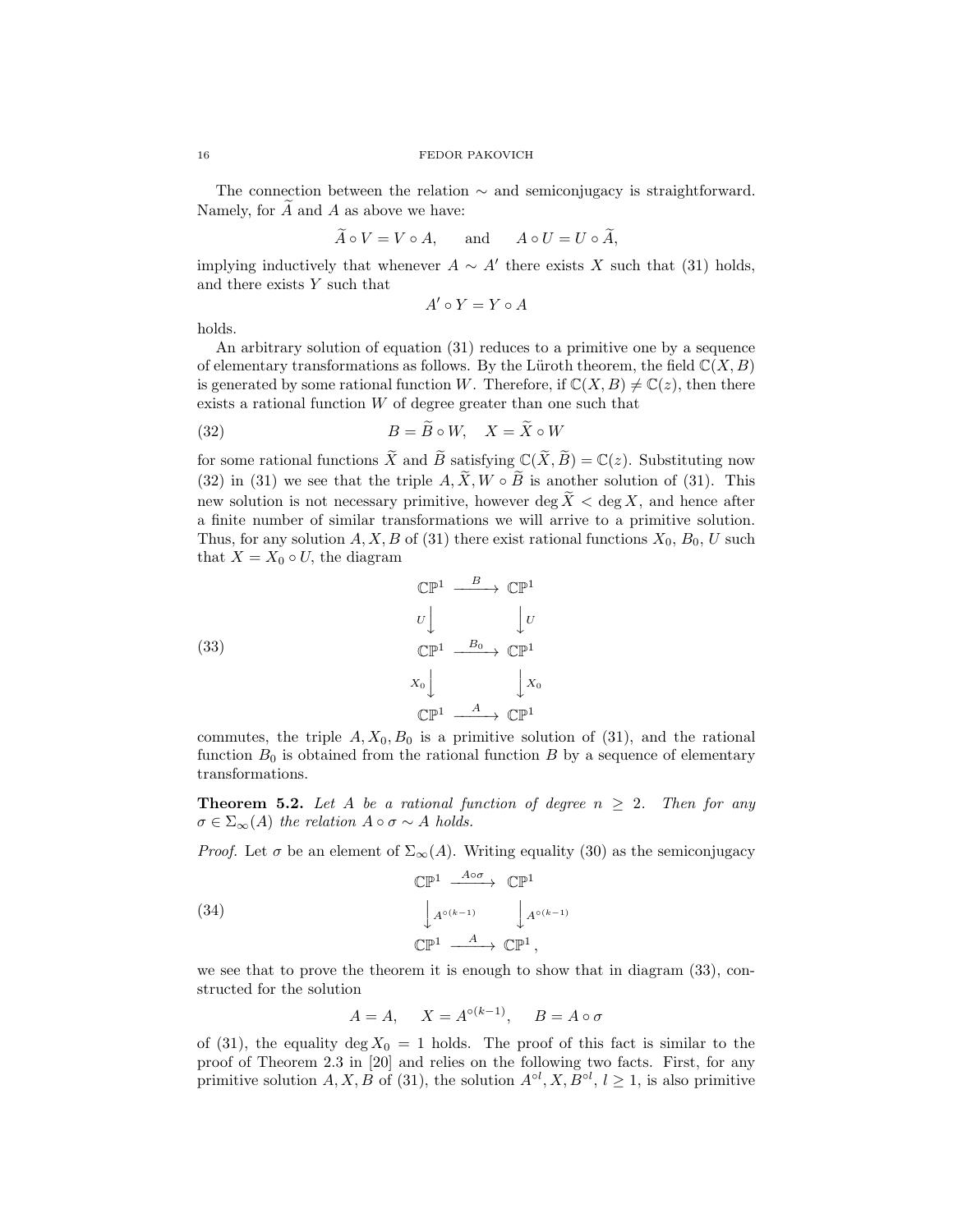(see [20], Lemma 2.5). Second, a solution  $A, X, B$  of (31) is primitive if and only if the algebraic curve

$$
A(x) - X(y) = 0
$$

is irreducible (see [20], Lemma 2.4).

Assume now that for the primitive solution  $A, X_0, B_0$  of (31), provided by diagram (33) for the semiconjugacy (34), the inequality deg  $X_0 > 1$  holds. Then the triple  $A^{\circ(k-1)}$ ,  $X_0, B_0^{\circ(k-1)}$  is also a primitive solution of (31), and hence the algebraic curve

(35) 
$$
A^{\circ (k-1)}(x) - X_0(y) = 0
$$

is irreducible. However, the equality

$$
A^{\circ (k-1)} = X_0 \circ U,
$$

implies that the curve

$$
U(x) - y = 0
$$

is a component of (35). Moreover, the assumption deg  $X_0 > 1$  implies that this component is proper. The contradiction obtained proves the theorem.  $\Box$ 

**Theorem 5.3.** Let A be a rational function of degree  $n \geq 2$ . Then the order of the group  $\Sigma_{\infty}(A)$  is finite and bounded in terms of n, unless A is conjugate to  $z^{\pm n}$ .

Proof. Let us observe first that without loss of generality we may assume that A is not a quasi-power, and therefore that  $G(A)$  is finite. Indeed, if A is a quasipower but is not conjugate to  $z^{\pm n}$ , then  $A^{\circ 2}$  is not a quasi-power by Lemma 2.1. Therefore, if the theorem is true for functions which are not quasi-powers, then for any A, which is not conjugate to  $z^{\pm n}$ , the group  $\Sigma_{\infty}(A^{\circ 2})$  is finite and bounded in terms of n, implying by (4) that the same is true for the group  $\Sigma_{\infty}(A)$ .

Assume first that the number  $N_A$  is finite. Let us show that in this case the inequality

(36) 
$$
|\Sigma_{\infty}(A)| \le |G(A)| N_A
$$

holds. By Theorem 5.2, for any  $\sigma \in \Sigma_{\infty}(A)$  the function  $A \circ \sigma$  belongs to one of  $N_A$  conjugacy classes in the equivalence class [A]. Furthermore, if  $A \circ \sigma_0$  and  $A \circ \sigma$ belong to the same conjugacy class, then

$$
A \circ \sigma = \alpha \circ A \circ \sigma_0 \circ \alpha^{-1}
$$

for some  $\alpha \in Aut(\mathbb{CP}^1)$ , implying that

$$
A \circ \sigma \circ \alpha \circ \sigma_0^{-1} = \alpha \circ A.
$$

This is possible only if  $\alpha$  belongs to the group  $\widehat{G}(P)$ , and, in addition,  $\sigma \circ \alpha \circ \sigma_0^{-1}$ belongs to the preimage of  $\alpha$  under homomorphism (2). Therefore, for any fixed σ<sub>0</sub> there could be at most  $|\widehat{G}(A)|$  such α, and for each α there could be at most  $|\text{Ker }\varphi_A|$  elements  $\sigma \in G(A)$  such that

$$
\varphi(\sigma\circ\alpha\circ\sigma_0^{-1})=\alpha.
$$

Thus, (36) follows from (11).

It is proved in [18] that  $N_A$  is infinite if and only if A is a flexible Lattès map. However, the proof given in [18] uses the theorem of McMullen ([14]) about isospectral rational functions, which is not effective. Therefore, the result of [18] does not imply that  $N_A$  is bounded in terms of  $n$ . Nevertheless, we can use the main result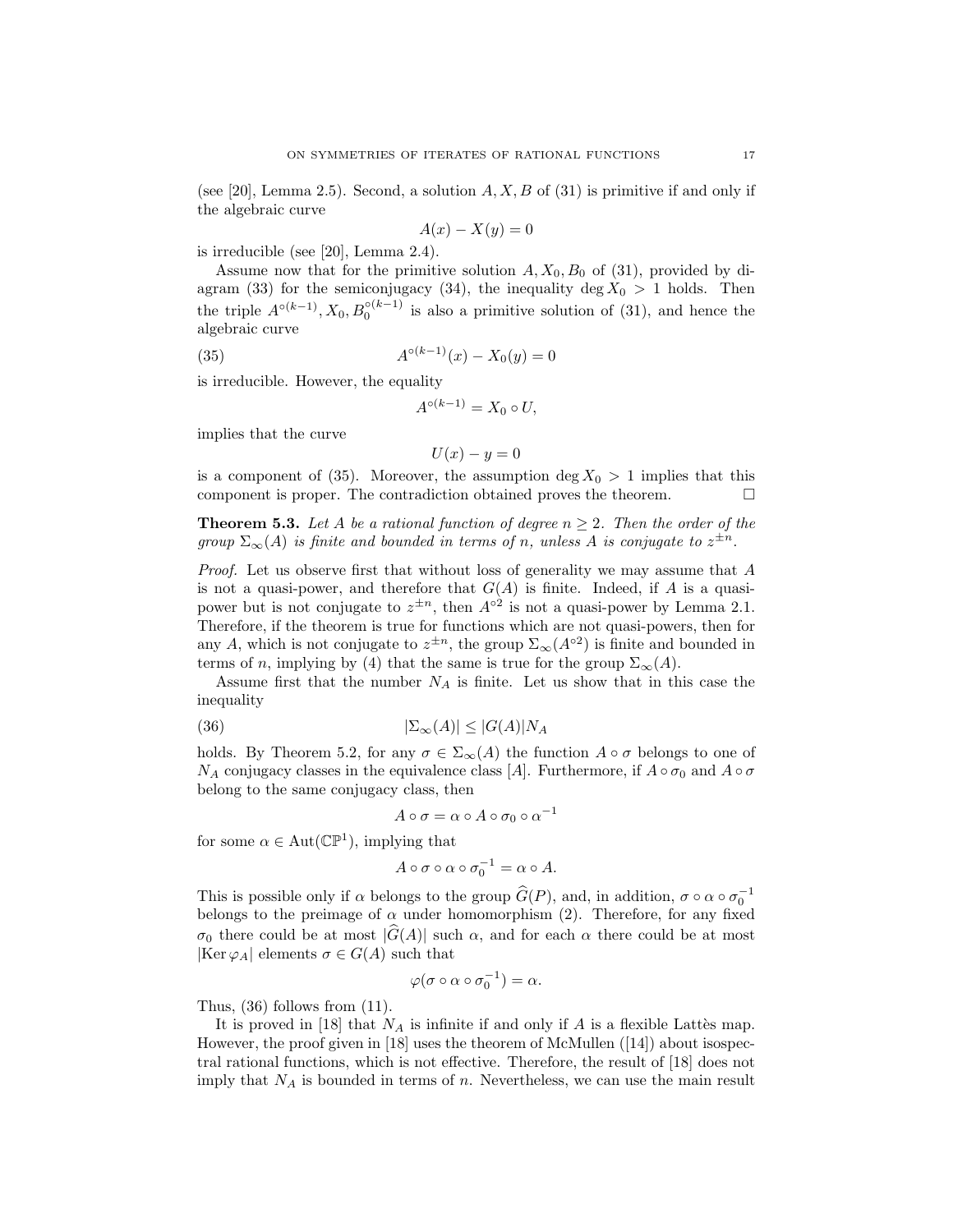of [22], which states that for a given rational function  $B$  of degree n the number of conjugacy classes of rational functions  $A$  such that  $(31)$  holds for some rational function X is finite and bounded in terms of n, unless B is special, that is, unless B is either a Lattès map or it is conjugate to  $z^{\pm n}$  or  $\pm T_n$ . Since  $A \sim A'$  implies that A is semiconjugate to A′ , this result implies in particular that for a non-special A the number  $N_A$  is bounded in terms of n. Thus, in view of inequality (36), the theorem is true whenever A is not special.

To finish the proof we only must show that the group  $\Sigma_{\infty}(A)$  is finite and bounded in terms of n if A is a Lattes map or is conjugate to  $\pm T_n$ . Using the explicit formula

$$
T_n = \frac{n}{2} \sum_{k=0}^{[n/2]} (-1)^k \frac{(n-k-1)!}{k!(n-2k)!} (2x)^{n-2k},
$$

it is easy to see that the group  $\Sigma(\pm T_n)$  is either trivial or equal to  $C_2$ , depending on the parity of *n*. Therefore, since  $T_n^{\circ k} = T_{n^{\circ k}}$ , the order of  $\Sigma_\infty(\pm T_n)$  is at most two.

Finally, assume that  $A$  is a Lattès map. There are several possible ways to characterize such maps, one of which is to postulate the existence of an orbifold  $\mathcal{O} = (\mathbb{CP}^1, \nu)$  of zero Euler characteristic such that  $A: \mathcal{O} \to \mathcal{O}$  is a covering map between orbifold (see [15], [19] for more detail). Since this implies that  $A^{\circ k}$  :  $0 \to 0$ ,  $k \geq 1$ , also is a covering map (see [17], Corollary 4.1), equality (30) implies that  $\sigma: \mathcal{O} \to \mathcal{O}$  is a covering map (see [17], Corollary 4.1 and Lemma 4.2). As  $\sigma$  is of degree one, the last condition simply means that  $\sigma$  permute points of the support of 0. Since the support of an orbifold  $\mathcal{O} = (\mathbb{CP}^1, \nu)$  of zero Euler characteristic contains either three or four points, this implies that  $\Sigma_{\infty}(A)$  is finite and uniformly bounded for any Lattes map A. This finishes the proof.  $\Box$ 

The next result combined with the results of this and the precedent section finishes the proof of Theorem 1.1 from the introduction.

**Theorem 5.4.** Let A be a rational function of degree  $n \geq 2$ . Then the sequence  $G(A^{ok})$ ,  $k \geq 1$ , contains only finitely many non-isomorphic groups, and, unless A is a quasi-power, orders of these groups are finite and uniformly bounded in terms of n only. Furthermore, orders of  $G(A^{\circ k})$ ,  $k \geq 2$ , are finite and uniformly bounded in terms of n only, unless A is conjugate to  $z^{\pm n}$ .

*Proof.* By Theorem 4.3 and Theorem 5.3, the orders of the groups  $\widehat{G}(A^{\circ k})$ ,  $k \geq 1$ , and  $\Sigma(A^{\circ k})$ ,  $k \geq 1$ , are finite and uniformly bounded in terms of n only, unless A is a quasi-power. Therefore, by (11), the orders of the groups  $G(A^{\circ k})$ ,  $k \geq 1$ , also are finite and uniformly bounded in terms of  $n$  only, unless  $A$  is a quasi-power. In particular, the sequence  $G(A^{\circ k})$ ,  $k \geq 1$ , contains only finitely many non-isomorphic groups, since there exist only finitely many groups of any given order. In the same way, we obtain that the groups  $G(A^{\circ k})$ ,  $k \geq 2$ , are finite and uniformly bounded in terms of *n* only, unless *A* is conjugate to  $z^{\pm n}$ .

Finally, even if A is a quasi-power, the first statement of the theorem remains true. Indeed, if A is not conjugate to  $z^{\pm n}$ , this is a corollary of the already proved part of the theorem. On the other hand, if A is conjugate to  $z^{\pm n}$ , then all the groups  $G(A^{\circ k})$ ,  $k \ge 1$ , are isomorphic to the group  $cz^{\pm 1}$ ,  $c \in \mathbb{C} \setminus \{0\}$ .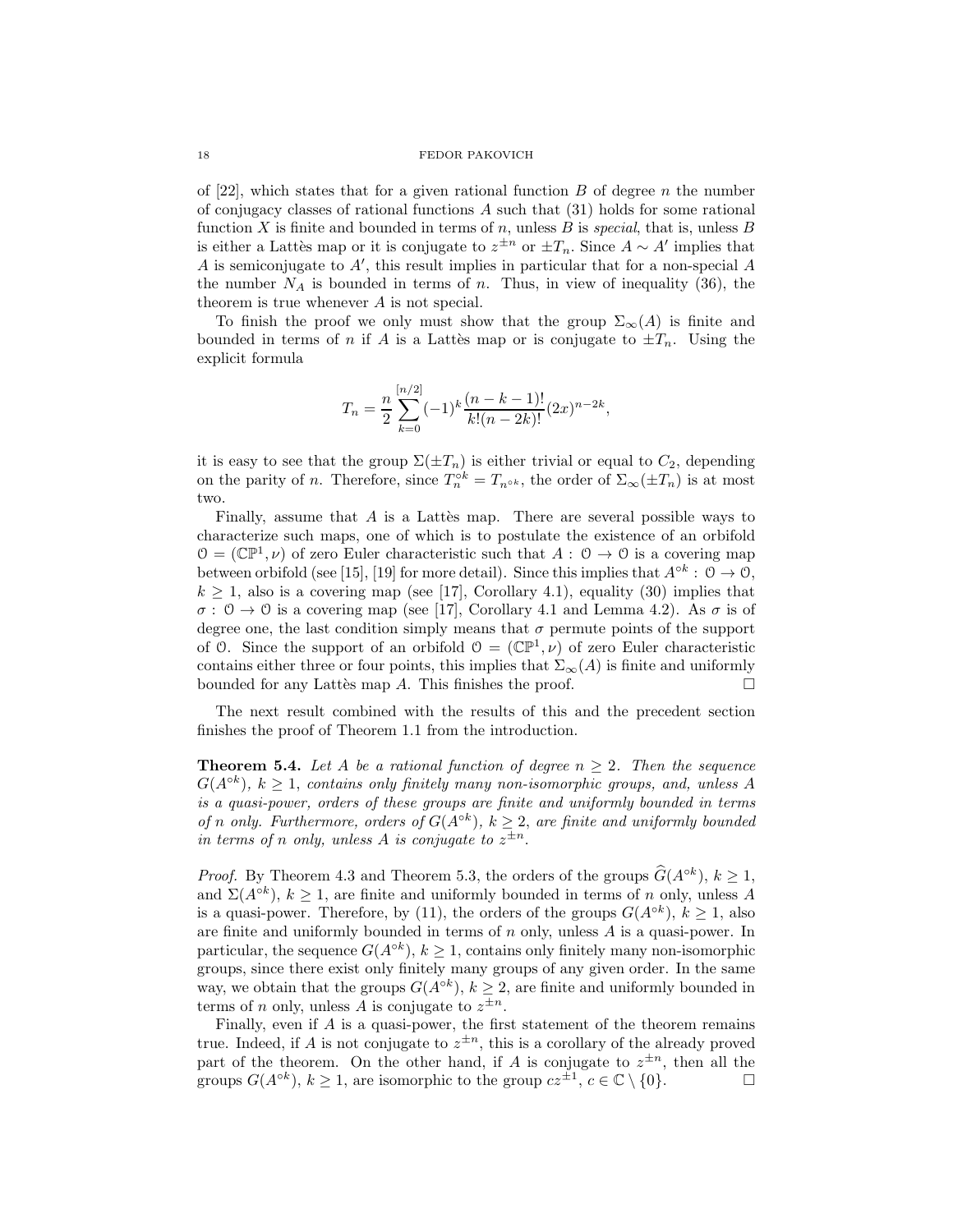We recall that a rational function A is called *indecomposable* if A cannot be represented as a composition of two rational functions of degree at least two. Thus, all decompositions of A reduce to the decompositions

$$
A = (A \circ \mu) \circ \mu^{-1}, \qquad A = \mu \circ (\mu^{-1} \circ A),
$$

where  $\mu \in \mathbb{CP}^1$ , implying that  $N_A = 1$ . We conclude this section with a result about the group  $\Sigma_{\infty}(A)$  for an indecomposable A and some examples.

Theorem 5.5. Let A be an indecomposable rational function of degree at least two. Then  $\Sigma_{\infty}(A) = \Sigma(A)$  whenever the group  $\widehat{G}(A)$  is trivial. In particular, the group  $\Sigma_{\infty}(A)$  is trivial whenever the group  $G(A)$  is trivial. Furthermore, the group  $\Sigma_{\infty}(A)$  is trivial whenever  $G(A) = \text{Aut}(A)$ .

*Proof.* Assume that a Möbius transformation  $\sigma$  belongs to  $\Sigma_{\infty}(A)$ . Then by Theorem 5.2 the relation

$$
(37) \t\t A \circ \sigma \sim A
$$

holds. On the other hand, since  $N_A = 1$ , condition (37) is equivalent to the condition that

(38) 
$$
A \circ \sigma = \beta \circ A \circ \beta^{-1}
$$

for some  $\beta \in Aut(\mathbb{CP}^1)$ . Clearly, equality (38) implies that  $\beta$  belongs to  $\widehat{G}(A)$ . Therefore, if  $\widehat{G}(A)$  is trivial, then (38) is satisfied only if  $A \circ \sigma = A$ , that is, only if σ belongs to  $\Sigma(A)$ . Thus,  $\Sigma(A) = \Sigma_{\infty}(A)$  whenever  $\widehat{G}(A)$  is trivial.

Furthermore, it follows from equality (38) that  $\sigma \circ \beta$  belongs to the preimage of β under the homomorphism (2). On the other hand, if  $G(A) = Aut(A)$ , this preimage consists of  $\beta$  only. Therefore, in this case  $\sigma \circ \beta = \beta$ , implying that  $\sigma$  is the identical map. Thus, the group  $\Sigma_{\infty}(A)$  is trivial whenever  $G(A) = \text{Aut}(A)$ .  $\square$ 

Example 5.6. Let us consider the function

$$
A = x + \frac{27}{x^3}.
$$

In addition to the critical value  $\infty$ , it has critical values 4 and 4*i*, whose ramifications are defined by the equalities

$$
A - 4 = \frac{(x^2 + 2x + 3)(x - 3)^2}{x^3},
$$
  

$$
A - 4i = \frac{(x^2 + 2ix - 3)(-x + 3i)^2}{x^3}
$$

.

Since the above equalities imply that the local multiplicity of A at the point zero is three, while at any other point of  $\mathbb{CP}^1$  the local multiplicity of A is at most two, it follows from Theorem 2.6 that  $G(A)$  is a cyclic group, whose generator has zero as a fixed point. Since  $G(A)$  obviously contains the transformation  $\sigma = -z$ , the second fixed point of this generator must be infinity, implying easily that  $G(A)$  is a cyclic group of order two. Clearly,  $G(A) = Aut(A)$ . Moreover, since there is a point where the local multiplicity of A is three, it follows from the chain rule that the equality  $A = A_1 \circ A_2$ , where  $A_1$  and  $A_2$  are rational function of degree two is impossible. Therefore, A is indecomposable, and hence the group  $\Sigma_{\infty}(A)$  is trivial by Theorem 5.5.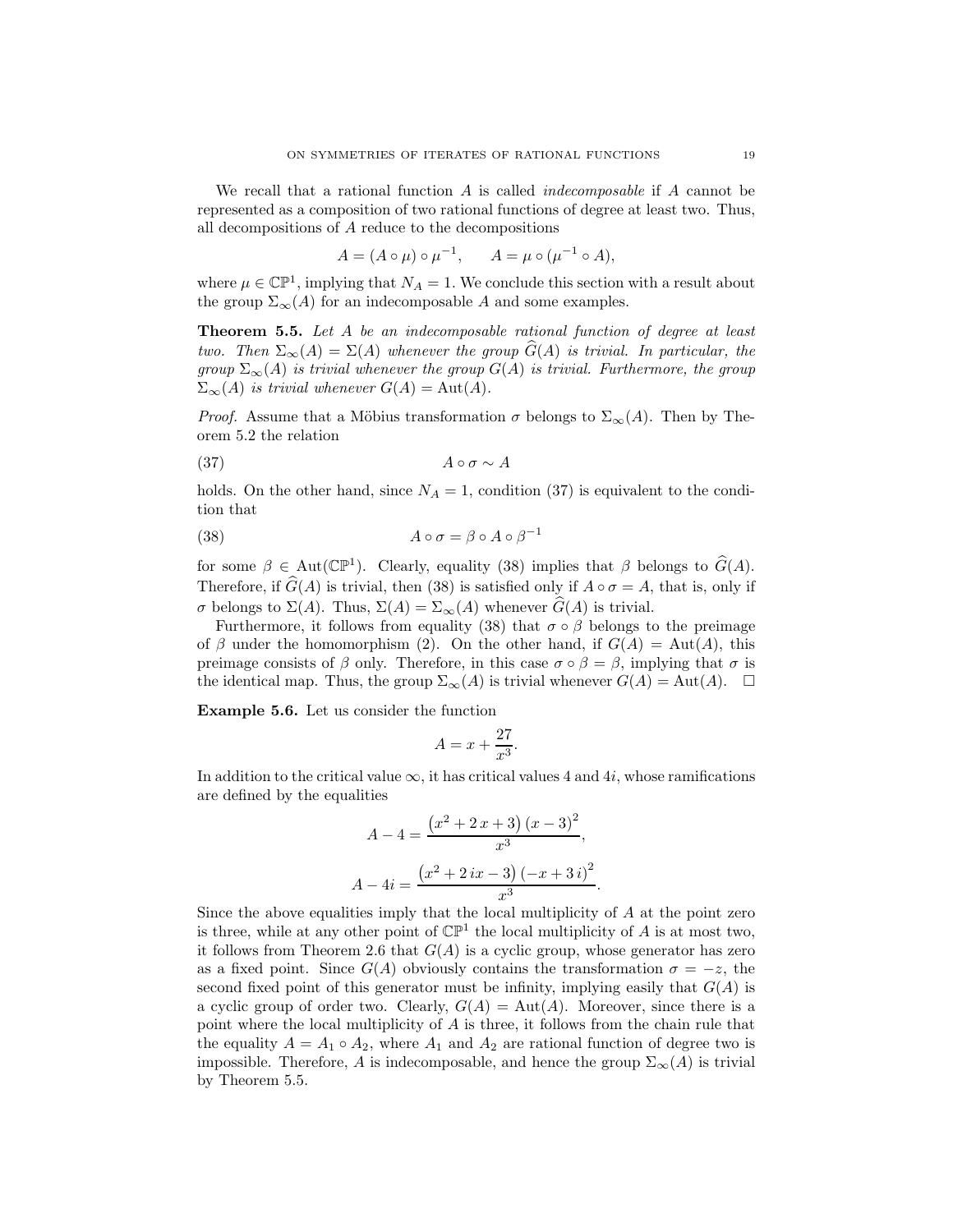Example 5.7. Let us consider the quasi-power

$$
A = \frac{z^2 - 1}{z^2 + 1}.
$$

It is clear that  $\Sigma(A)$  is a cyclic group of order two, generated by the transformation  $z \rightarrow -z$ . A calculation shows that the second iterate

$$
A^{\circ 2} = -\frac{2z^2}{z^4+1}
$$

is the function B from Example 2.5. Thus,  $\Sigma(A^{\circ 2})$  is the dihedral group  $D_4$ , generated by the transformation  $z \to -z$  and  $z \to 1/z$ . In particular,  $\Sigma(A^{\circ 2})$  is larger than  $\Sigma(A)$ . Moreover, since

$$
A^{\circ 3} = -\frac{(z^4 - 1)^2}{z^8 + 6z^4 + 1},
$$

we see that  $\Sigma(A^{\circ 3})$  contains the dihedral group  $D_8$ , generated by the transformation  $\mu_1 = iz$  and  $\mu_2 = 1/z$ , and hence  $\Sigma(A^{\circ 3})$  is larger than  $\Sigma(A^{\circ 2})$ .

Let us show that

$$
\Sigma_{\infty}(A) = \Sigma(A^{\circ 3}) = D_8.
$$

As in Example 2.5, we see that if  $\Sigma_{\infty}(A)$  is larger than  $D_8$ , then either  $\Sigma_{\infty}(A) = S_4$ , or  $\Sigma_{\infty}(A)$  is a dihedral group containing an element  $\sigma$  of order  $l > 4$ , whose fixed points are zero and infinity. It is not hard to see that the first case is impossible. Indeed, let  $k \geq 1$  be an index such that  $\Sigma_{\infty}(A) = \Sigma(A^{\circ k})$ , and let  $\theta$  be an invariant rational function for the group  $\Sigma_{\infty}(A)$ . Then  $A^{\circ k}$  is a rational function in  $\theta$ , implying that deg  $A^{\circ k}$  is divisible by deg  $\theta$ . Therefore, assuming that  $\Sigma_{\infty}(A) = S_4$ , we arrive at a contradictory conclusion that deg  $A^{\circ k} = 2^k$  is divisible by

$$
\deg \theta = |S_4| = 24.
$$

By Theorem 5.2, to prove that  $\Sigma_{\infty}(A)$  cannot be a dihedral group larger than  $D_8$ , it is enough to show that if  $\sigma = cz, c \in \mathbb{C} \setminus \{0\}$ , satisfies

(39) 
$$
A \circ \sigma = \beta \circ A \circ \beta^{-1}, \quad \beta \in \text{Aut}(\mathbb{CP}^1),
$$

then  $\sigma$  is a power of  $\mu_1$ . Since critical points of the function in the left side of  $(39)$  coincide with critical points of the function in the right side, the Möbius transformation  $\beta$  necessarily has the form  $\beta = dz^{\pm 1}$ ,  $d \in \mathbb{C} \setminus \{0\}$ . Thus, equation (39) reduces to the equations

$$
\frac{c^2z^2 - 1}{c^2z^2 + 1} = \frac{1}{d}\frac{d^2z^2 - 1}{d^2z^2 + 1},
$$

and

$$
\frac{c^2z^2 - 1}{c^2z^2 + 1} = \frac{d\left(d^2 + z^2\right)}{d^2 - z^2}.
$$

Solutions of the first equation are  $d = 1$  and  $c = \pm 1$ , while solutions of the second are  $d = -1$  and  $c = \pm i$ . This proves the necessary statement.

Notice that instead of Theorem 5.2 it is also possible to use Theorem 1.2 (see Example 6.2 below).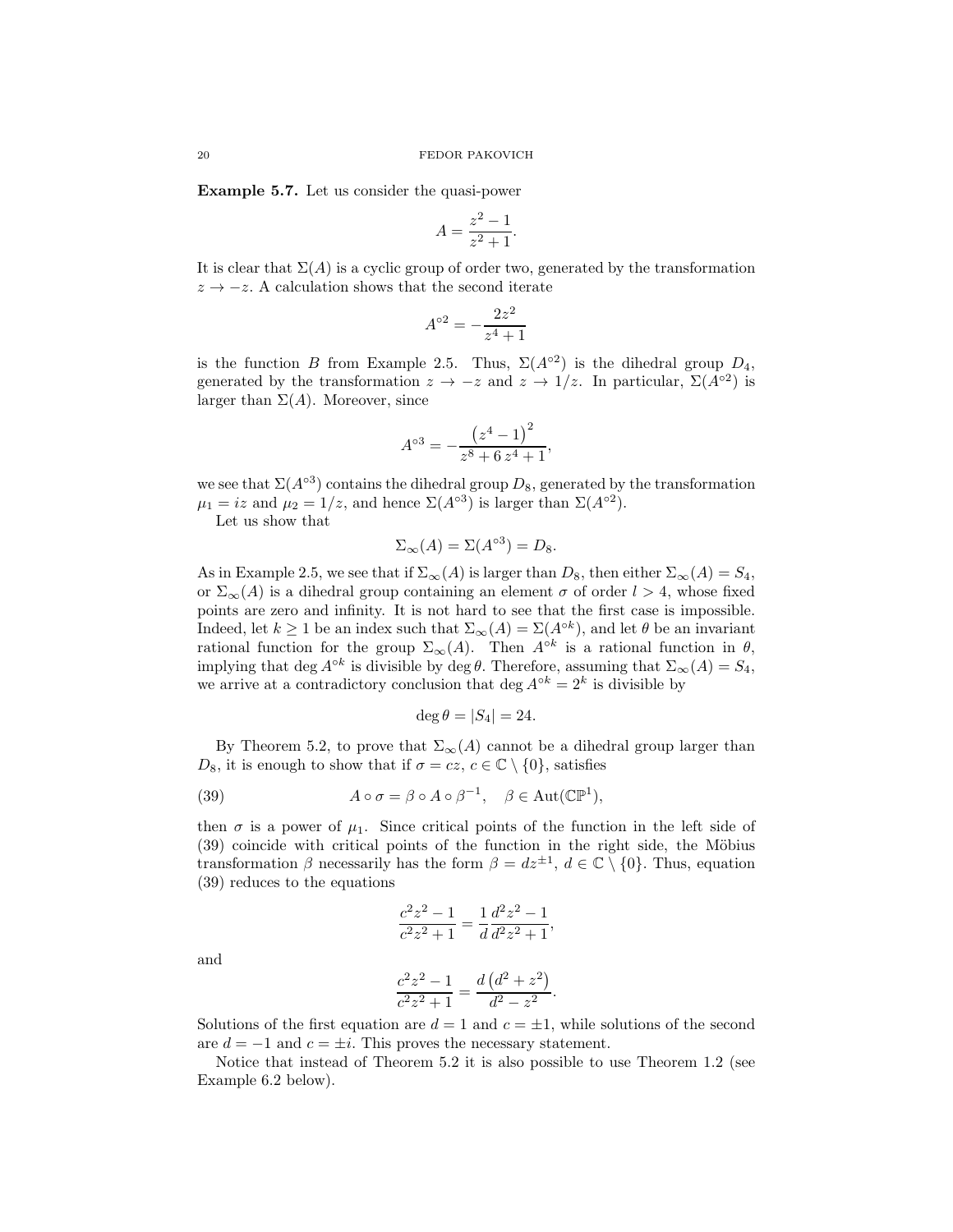# 6. GROUPS  $G(A, z_0)$

Following [24], we say that a formal power series  $f(z) = \sum_{i=1}^{\infty} a_i z^i$  having zero as a fixed point is homozygous mod l if the inequalities  $a_i \neq 0$  and  $a_j \neq 0$  imply the equality  $i \equiv j \pmod{l}$ . Obviously, this condition is equivalent to the condition that  $f = z^r g(z^l)$  for some formal power series  $g = \sum_{i=0}^{\infty} b_i z^i$  and integer  $r, 1 \le r \le l$ . In particular, if  $f$  is homozygous mod  $l$ , then any iterate of  $f$  is homozygous mod  $l$ . If f is not homozygous mod l, it is called hybrid mod l. It is easy to see that unless  $f = cz^r, c \in \mathbb{C}, r \ge 1$ , there exists a number  $N = N(f)$  such that f homozygous mod  $l$  if and only if  $l$  is a divisor of  $N$ .

The following result was proved by Reznick in the paper [24] by methods of local dynamics.

**Theorem 6.1.** If a formal power series  $f(z) = \sum_{i=1}^{\infty} a_i z^i$  is hybrid mod l and  $f^{\circ k}$ is homozygous mod l then  $f^{\circ ks}(z) = z$  for some integer  $s \geq 1$ .

Let  $z_0$  be a fixed point of a rational function A, and  $z_1$  a point of  $\mathbb{CP}^1$  distinct from  $z_0$ . We recall that the group  $G(A, z_0, z_1)$  is defined as the subgroup of  $G(A)$ consisting of Möbius transformations  $\sigma$  such that  $\sigma(z_0) = z_0, \sigma(z_1) = z_1$ , and  $\nu_{\sigma} = \sigma^{\circ k}$  for some  $k \geq 1$ . Clearly, the definition implies that

$$
G(A, z_0, z_1) \subseteq G(A^{ok}, z_0, z_1), \quad k \ge 1,
$$

while Theorem 1.2 from the introduction states that in fact all the inclusions above are equalities.

*Proof of Theorem 1.2.* If  $A = z^n$ , then the theorem is true, since the groups  $G(A^{\circ k}, z_0, z_1), k \ge 1$ , are trivial, unless  $\{z_0, z_1\} = \{0, \infty\}$ , while all the groups  $G(A^{\circ k}, 0, \infty)$ ,  $k \geq 1$ , coincide with the group  $cz, c \in \mathbb{C} \setminus \{0\}$ . Therefore, we can assume that A is not conjugate to  $z^n$ . In addition, without loss of generality, we can assume that  $z_0 = 0$ ,  $z_1 = \infty$ .

Let us observe that

$$
(40) \qquad |G(A,0,\infty)| = N(f_A),
$$

where  $f_A$  stands for the Taylor series of the function A at zero. Indeed,  $N(f_A)$  is equal to the number of roots of unity  $\varepsilon$  such that

$$
f_A(\varepsilon z) = \varepsilon^k f_A(z)
$$

for some  $k \geq 1$  in the ring of formal series. However, since  $f_A$  converges in a neighborhood U of zero, this number equals to the number of roots of unity  $\varepsilon$  such that

$$
A(\varepsilon z) = \varepsilon^k A(z)
$$

in U. Finally, by the analytical continuation, the last number coincides with the number  $d(A)$ .

Since  $f_{A^{\circ k}} = f_A^{\circ k}$ , it follows from (40) that if  $G(A, 0, \infty) = C_e$ ,  $e \ge 1$ , while  $G(A^{\circ k}, 0, \infty) = C_l, l \geq 1$ , where l is a proper multiple of e, then  $f_A$  is hybrid mod l, while  $f_A^{\circ k}$  is homozygous mod l. Therefore, by Theorem 6.1, the equality  $f_{A_i}^{\circ ks} = z$ holds for some  $s \geq 1$ . However, this is impossible since the local equality  $A^{\circ ks} = z$ implies by the analytical continuation that  $A^{\circ ks} = z$  globally, in contradiction with the assumption that  $n \geq 2$ .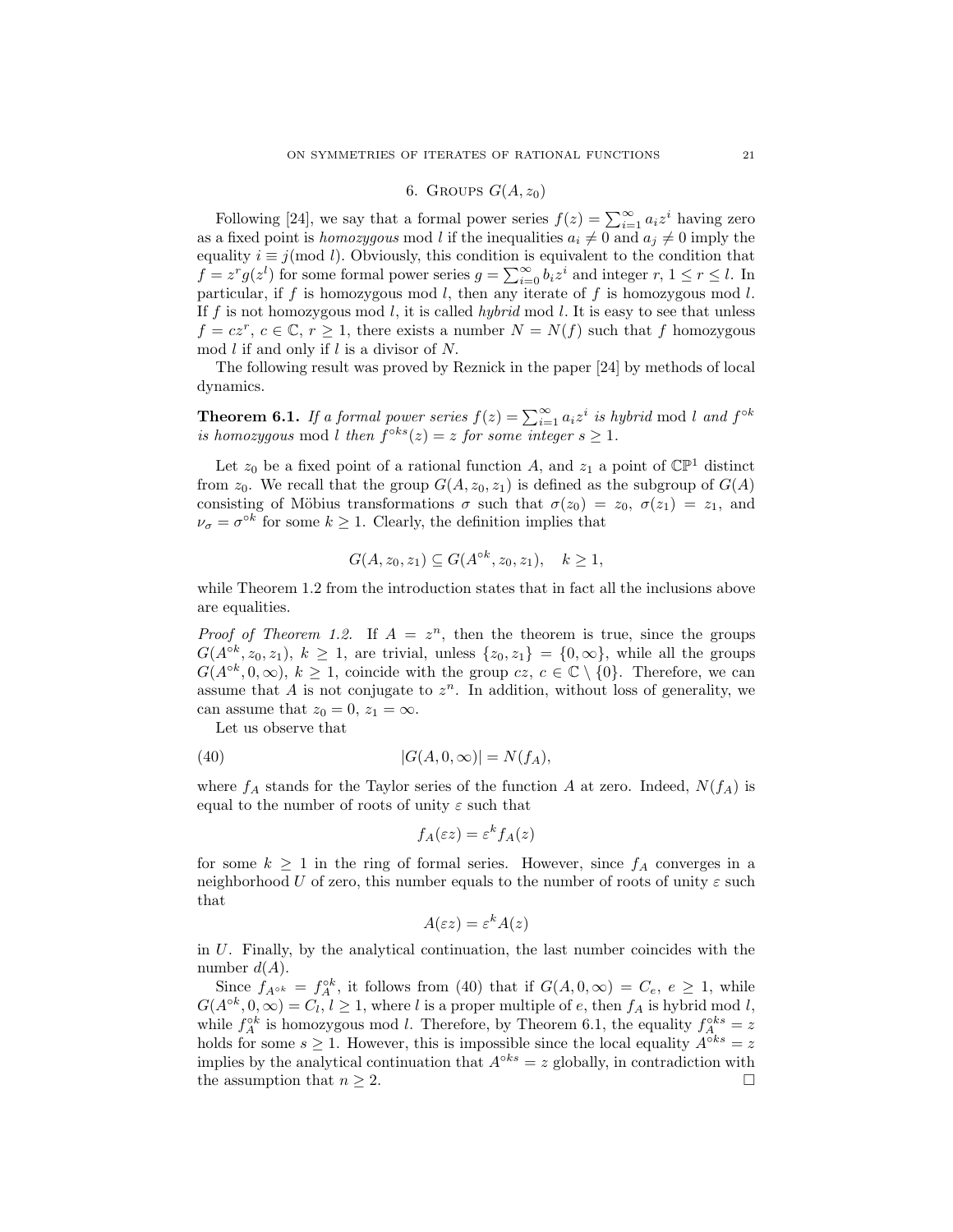Let us emphasize that since the iterates  $A^{\circ k}$ ,  $k > 1$ , have in general more fixed points than A, it may happen that  $G(A^{ok}, z_0, z_1)$ ,  $k > 1$ , is non-trivial, while  $G(A, z_0, z_1)$  is not defined, so that the equality  $G(A^{ok}, z_0, z_1) = G(A, z_0, z_1)$  does not make sense.

Example 6.2. Let us consider the function

$$
A = \frac{z^2 - 1}{z^2 + 1}
$$

from Example 5.7. Clearly, zero is not a fixed point for A and hence the group  $G(A, 0, \infty)$  is not defined. However, zero is a fixed point for

$$
A^{\circ 2} = -\frac{2z^2}{z^4 + 1},
$$

and the group  $G(A^{\circ 2}, 0, \infty)$  is a cyclic group of order four.

The rational function A provides a counterexample to the generalization of Theorem 3.4 to rational functions. Indeed, since

$$
A = \frac{z-1}{z+1} \circ z^2,
$$

the group  $G(A)$  consists of the transformations  $cz^{\pm 1}$ ,  $c \in \mathbb{C} \setminus \{0\}$ , implying easily that the set  $\Gamma(A)$  contains only the functions  $\pm z$ . On the other hand,  $\Gamma(A^{\circ 2})$ contains the group  $G(A^{\circ 2}, 0, \infty) = C_4$ .

In addition, on the example of the function  $A$  one can see that the statement about polynomials, used in the second proof of Theorem 3.4, is not true for rational functions. Indeed, A is not conjugate to  $z^2$ , and  $A^{\circ 2}$  has the form  $z^2 Q(z^4)$ , where  $Q \in \mathbb{C}(z)$ . However, A cannot be represented in the form  $z^r R(z^4)$ , where  $R \in \mathbb{C}(z)$ and  $r > 0$ .

Finally, notice that Theorem 1.2 can be used to obtain another proof of the fact that the group  $\Sigma_{\infty}(A)$  cannot contain an element  $\sigma = cz, c \in \mathbb{C} \setminus \{0\}$ , of order l > 4, given in Example 5.7. Indeed, such  $\sigma$  would belong to the group  $G(A^{\circ k}, 0, \infty)$ for some  $k \geq 1$ , and hence to the group  $G(A^{\circ 2k}, 0, \infty)$ . However,  $G(A^{\circ 2k}, 0, \infty)$  is equal to  $G(A^{\circ 2}, 0, \infty) = C_4$  by Theorem 1.2 applied to  $A^{\circ 2}$ .

Theorem 1.2 implies the following result, which in some cases permits to estimate the orders of Aut<sub>∞</sub>(A) and  $\Sigma_{\infty}(A)$ , and even to describe these groups explicitly.

Theorem 6.3. Let A be a rational function of degree at least two, not conjugate to  $z^{\pm n}$ . Assume that for some  $k \geq 1$  the group  $\text{Aut}(A^{\circ k})$  contains an element  $\sigma$ of order  $l > 5$  with fixed points  $z_0, z_1$  such that  $z_0$  is a fixed point of  $A^{\circ k}$ . Then  $|\text{Aut}_{\infty}(A)| \leq 2|G(A^{\circ k}, z_0, z_1)|$ . Similarly, if the group  $\Sigma(A^{\circ k})$  contains an element  $\sigma$  satisfying the above properties, then  $|\Sigma_{\infty}(A)| \leq 2|G(A^{\circ k}, z_0, z_1)|$ .

*Proof.* Since the maximal order of a cyclic subgroup in the groups  $A_4$ ,  $S_4$ ,  $A_5$  is five, it follows from Theorem 4.4 that if  $Aut(A^{\circ k})$  contains an element  $\sigma$  of order  $l > 5$ , then either  ${\rm Aut}_{\infty}(A) = C_r$  or  ${\rm Aut}_{\infty}(A) = D_{2r}$ , where  $l|r$ . Moreover, fixed points of  $\sigma$  coincide with fixed points of the element of order r in Aut<sub>∞</sub>(A). We denote this element by  $\sigma_{\infty}$ .

To prove the theorem we must show that  $r \leq |G(A^{\circ k}, z_0, z_1)|$ . Since the transformation  $\sigma_{\infty}$  belongs to Aut $(A^{\circ k'})$  for some  $k' \geq 1$ , it belongs to  $G(A^{\circ k k'}, z_0, z_1)$ .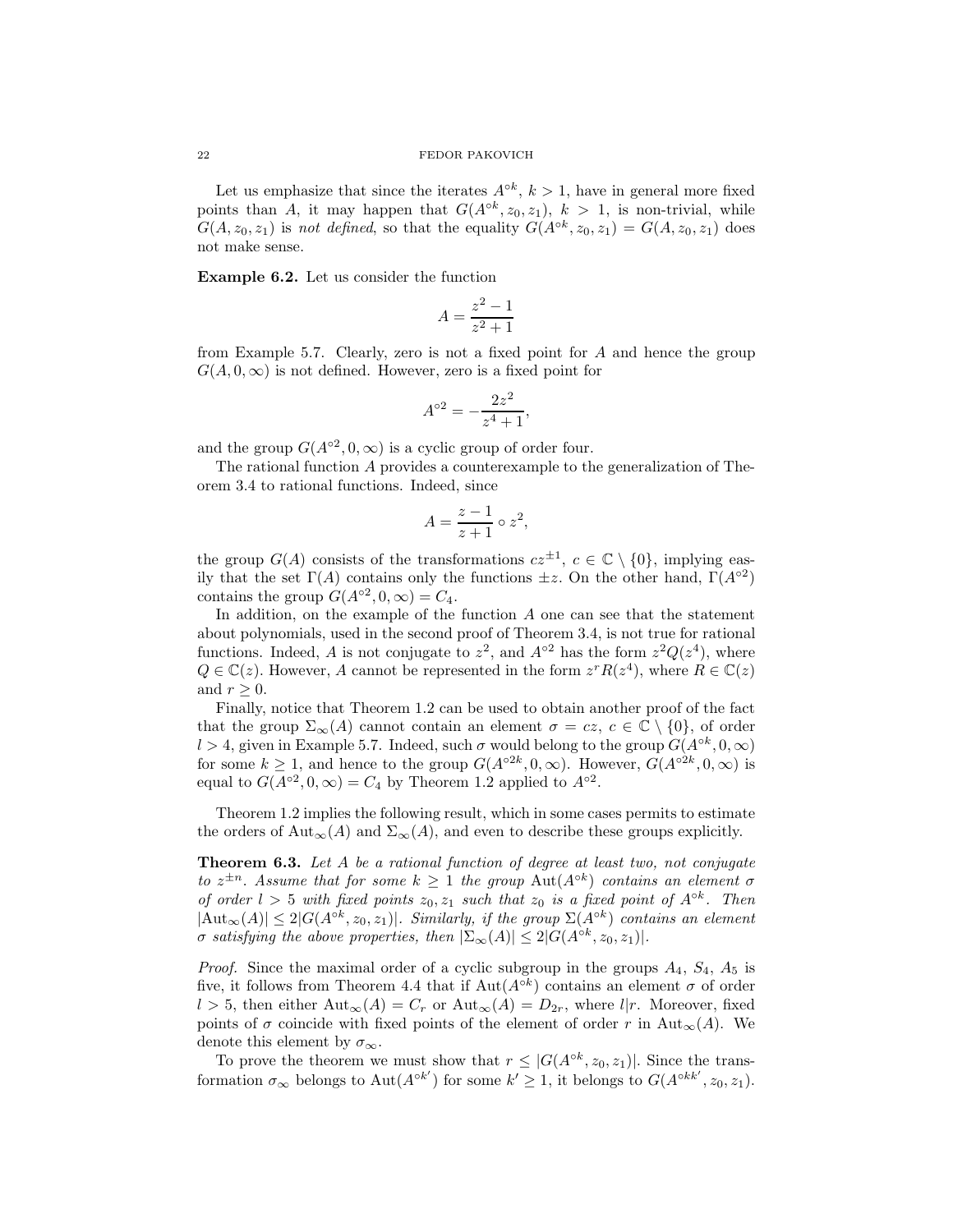Therefore, if  $r > |G(A^{\circ k}, z_0, z_1)|$ , then the group  $G(A^{\circ k k'}, z_0, z_1)$  contains an element of order greater than  $|G(A^{ok}, z_0, z_1)|$ , in contradiction with the equality

$$
G(A^{\circ k k'}, z_0, z_1) = G(A^{\circ k}, z_0, z_1),
$$

provided by Theorem 1.2 applied to  $G(A^{\circ k})$ . The proof of the estimate for  $|\Sigma_{\infty}(A)|$ is similar.  $\Box$ 

Example 6.4. Let us consider the function

$$
A = z \frac{z^6 - 2}{2z^6 - 1}.
$$

It is easy to see that  $\text{Aut}(A)$  contains the dihedral group  $D_{12}$ , generated by the transformations

$$
z \to e^{\frac{2\pi i}{6}}z, \quad z \to 1/z.
$$

Since  $G(A, 0, \infty) = C_6$  and zero is a fixed point of A, it follows from Theorem 6.3 that

$$
Aut_{\infty}(A) = Aut(A) = D_{12}.
$$

It is clear that for any fixed point  $z_0$  of  $A^{\circ k}$ ,  $k \ge 1$ , and  $z_1 \in \mathbb{CP}^1$  the group  $G(A^{\circ k}, z_0, z_1)$  belongs to the set  $\Gamma(A^{\circ k})$ . However, it is not true in general that any element of  $\Gamma(A^{\circ k})$ ,  $k \geq 1$ , belongs to  $G(A^{\circ k}, z_0, z_1)$  for some  $z_0$ ,  $z_1$ , since equality (19) does not necessary imply that a fixed point of  $\sigma$  is a fixed point of  $A^{\circ k}$ . For example, for any rational function A of the form  $A = R(z^d)$ , where  $d \ge 2$ and  $R \in \mathbb{C}(z)$ , the group  $\Sigma(A) \subseteq \Gamma(A)$  contains the cyclic group generated by the transformation  $z \to e^{\frac{2\pi i}{d}}z$ . However, elements of this group do not belong to  $G(A, z_0, z_1)$ , unless zero or infinity is a fixed point of R. Nevertheless, the following statement holds.

**Lemma 6.5.** Let A be a rational function of degree  $n \geq 2$ , and  $\sigma \in \Gamma(A^{\circ k}) \setminus \Sigma(A^{\circ k})$ . Then at least one of fixed points  $z_0$ ,  $z_1$  of  $\sigma$  is a fixed point of  $A^{\circ 2k}$ , and, if  $z_0$  is such a point, then  $\sigma \in G(A^{\circ 2k}, z_0, z_1)$ .

*Proof.* Let  $z_0, z_1$  be fixed points of  $\sigma$  satisfying (19). Since  $\sigma^{\circ l}$  is not the identical map, (19) implies that

$$
A^{\circ k}\{z_0, z_1\} \subseteq \{z_0, z_1\}.
$$

Therefore, at least one of the points  $z_0, z_1$  is a fixed point of  $A^{\circ 2k}$ , and, if  $z_0$  is such a point, then  $\sigma \in G(A^{\circ 2k}, z_0, z_1)$  since  $G(A^{\circ k}, z_0, z_1) \subseteq G(A^{\circ 2k}, z_0, z_1)$ .

To illustrate Lemma 6.5, consider the function

$$
A = z \frac{z^2 - 2}{2z^2 - 1}
$$

and the transformation  $\sigma = 1/z$  which belongs to Aut(A). The fixed points  $\pm 1$  of  $\sigma$  are not fixed points of A, but they are fixed points of the second iterate  $A^{\circ 2}$ .

Finally, combining Theorem 6.3 with Lemma 6.5 we obtain the following result.

**Theorem 6.6.** Let  $A$  be a rational function of degree at least two, not conjugate to  $z^{\pm n}$ . Assume that for some  $k \geq 1$  the group  $\text{Aut}(A^{\circ k})$  contains an element  $\sigma$  of order  $l > 5$  with fixed points  $z_0, z_1$ . Then  $|\text{Aut}_{\infty}(A)| \leq 2|G(A^{\circ 2k}, z_0, z_1)|$ , where  $z_0$ is a fixed point of  $\sigma$ , which is also a fixed point of  $A^{\circ 2k}$ . .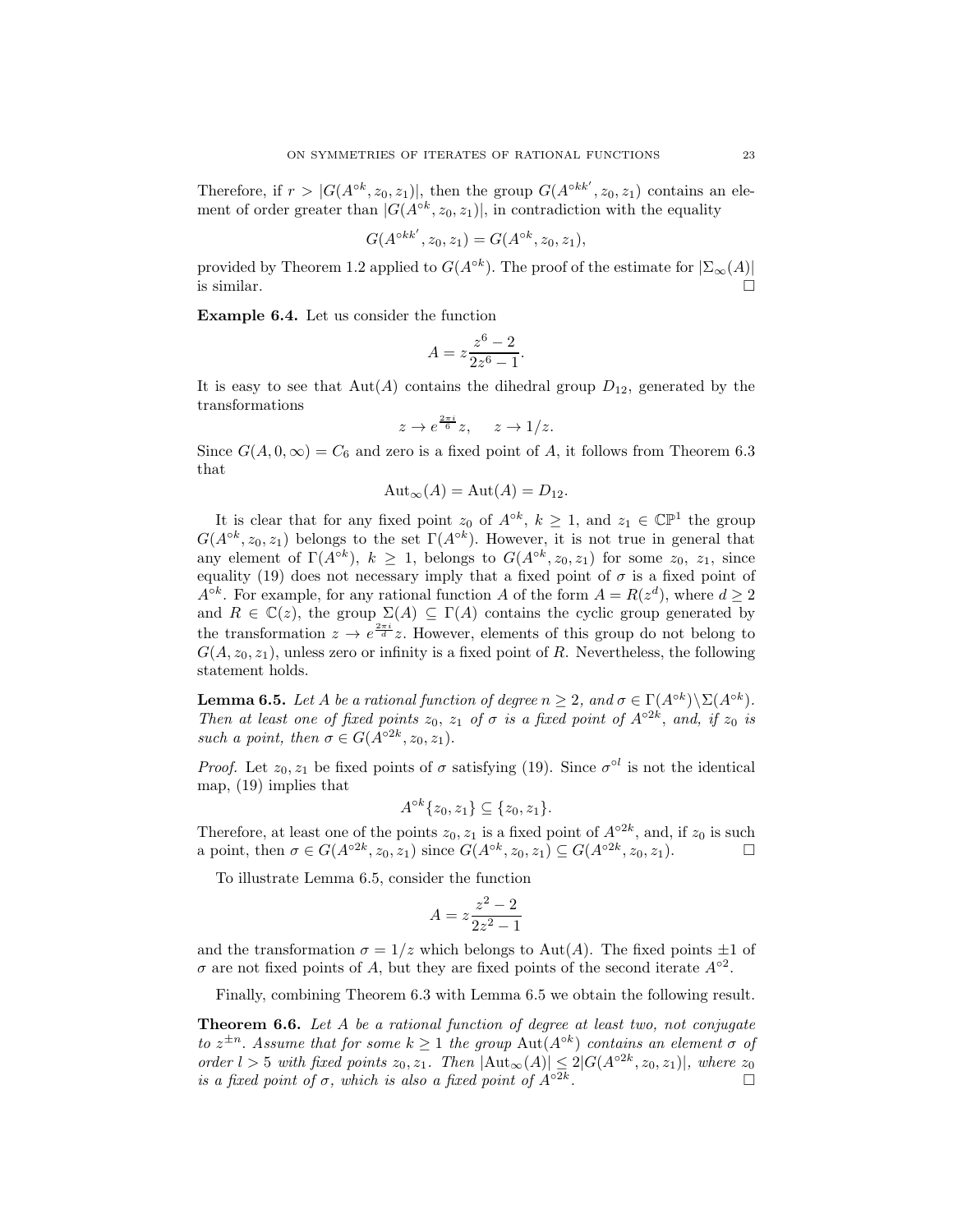### 7. Rational functions sharing an iterate

In this section, we prove Theorem 1.3. Our proof is based on the result from [23], which states roughly speaking that if a rational function  $X$  is "a compositional left factor" of *some* iterate of a rational function  $A$ , then  $X$  is already a compositional left factor of  $A^{\circ N}$ , where N is bounded in terms of degrees of A and X. More precisely, the following statement holds ([23]).

**Theorem 7.1.** There exists a function  $\varphi : \mathbb{N} \times \mathbb{N} \to \mathbb{R}$  with the following property. For any rational functions  $A$  and  $X$  such that the equality

$$
(41) \t\t A^{\circ r} = X \circ R
$$

holds for some rational function R and  $r \geq 1$ , there exist  $N \leq \varphi(\deg A, \deg X)$  and a rational function R′ such that

$$
A^{\circ N} = X \circ R'
$$

and  $R = R' \circ A^{\circ (r-N)}$ , if  $r > N$ . In particular, for every positive integer d, up to the change  $X \to X \circ \mu$ , where  $\mu$  is a Möbius transformation, there exist at most finitely many rational functions  $X$  of degree d such that  $(41)$  holds for some rational function R and  $r \geq 1$ .

Before proving Theorem 1.3 we prove the following two statements of independent interest.

**Theorem 7.2.** Let X be a rational function of degree at least two, and  $\nu$  a Möbius transformation. Then  $\nu \circ X$  shares an iterate with X if and only if  $\nu \in \text{Aut}_{\infty}(X)$ .

Proof. Assume that

$$
X^{\circ k} \circ \nu = \nu \circ X^{\circ k}
$$

for some  $k \geq 1$ . Then for any  $l \geq 1$  the equality

$$
(\nu \circ X)^{\circ kl} = \nu^{\circ l} \circ X^{\circ kl}
$$

holds. Since  $\nu$  has finite order by Theorem 4.4, this implies that

$$
(\nu \circ X)^{\circ kr} = X^{\circ kr},
$$

where r is the order of  $\nu$ .

Assume now that

(42) 
$$
(\nu \circ X)^{\circ k} = X^{\circ k}, \quad k \ge 1.
$$

Clearly, equality (42) implies the equality

(43) 
$$
(\nu \circ X)^{\circ (k-1)} \circ \nu = X^{\circ (k-1)}, \quad k \ge 1.
$$

Composing now  $X$  with the both parts of equality (43), we obtain the equality

(44) 
$$
(X \circ \nu)^{\circ k} = X^{\circ k}, \quad k \ge 1.
$$

Finally, using (42) and (44), we have:

$$
X^{\circ k} \circ \nu = (\nu \circ X)^{\circ k} \circ \nu = \nu \circ (X \circ \nu)^{\circ k} = \nu \circ X^{\circ k},
$$

implying that

$$
\nu \in \mathrm{Aut}(X^{\circ k}) \subseteq \mathrm{Aut}_{\infty}(A). \square
$$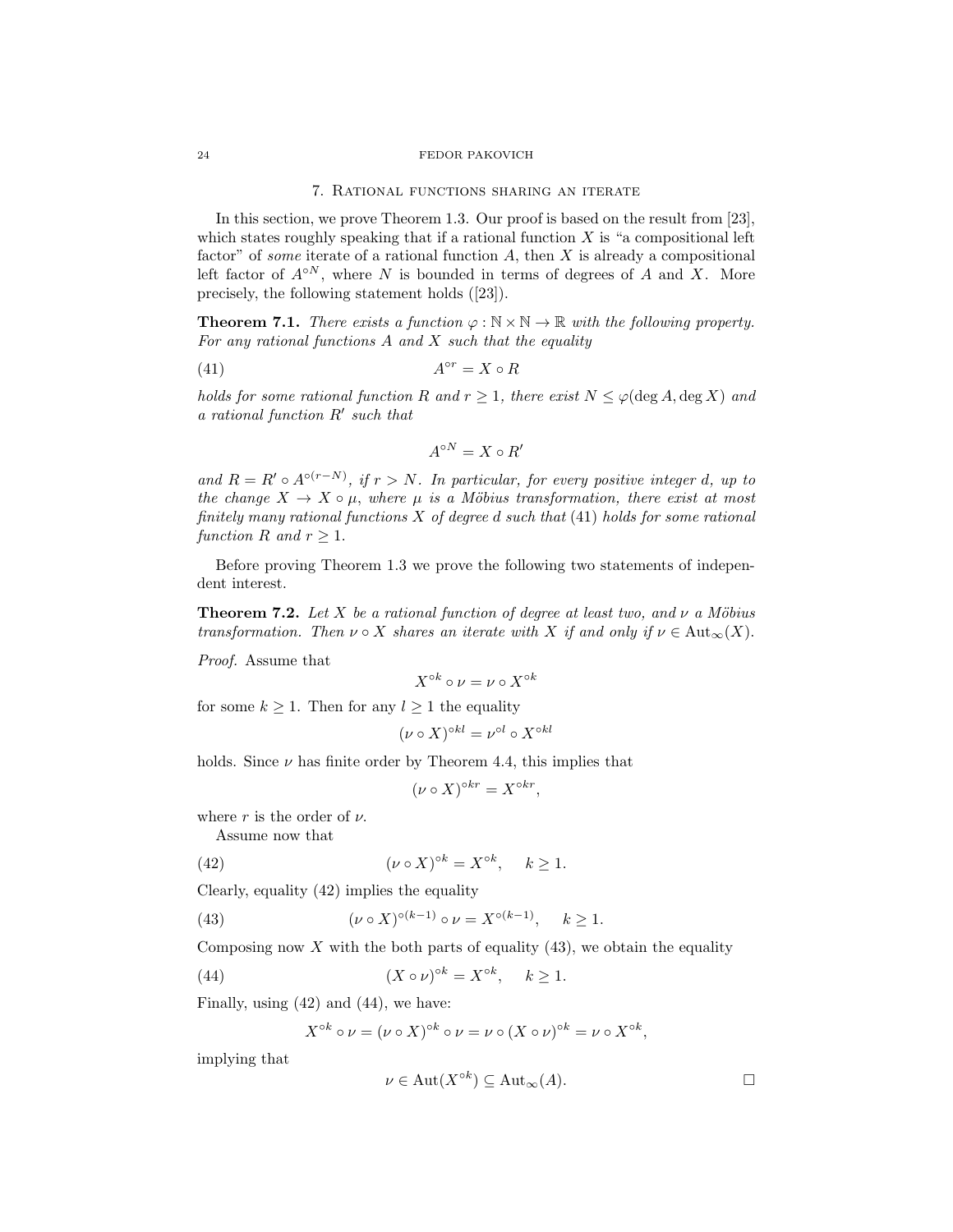**Theorem 7.3.** Let X be a rational function of degree  $d \geq 2$  not conjugate to  $z^{\pm d}$ . Then the number of Möbius transformations  $\nu$  such that X and  $\nu \circ X$  share an iterate is finite and bounded in terms of  $d$ . Similarly, the number of Möbius transformations  $\mu$  such that X and  $X \circ \mu$  share an iterate is finite and bounded in terms of d.

Proof. The first part of the theorem follows from Theorem 7.2 and Theorem 4.4. Assume now that  $\mu_i$ ,  $1 \leq i \leq N$ , are distinct Möbius transformations such that

$$
X^{\circ n_i} = (X \circ \mu_i)^{\circ n_i}
$$

for some  $n_i$ ,  $1 \leq i \leq N$ . Clearly, this implies that

$$
X^{\circ M} = (X \circ \mu_i)^{\circ M}, \qquad 1 \le i \le N,
$$

where  $M = LCM(n_1, n_2, \ldots, n_N)$ . Therefore,

$$
(X \circ \mu_i)^{\circ M} \circ X = X^{\circ (M+1)}, \qquad 1 \le i \le N,
$$

and hence

(45) 
$$
X \circ (\mu_1 \circ X)^{\circ M} = X \circ (\mu_2 \circ X)^{\circ M} = \cdots = X \circ (\mu_N \circ X)^{\circ M}.
$$

Since the preimage  $X^{-1}\{z_0\}$ ,  $z_0 \in \mathbb{CP}^1$ , contains at most d distinct points, equality (45) yields that among rational functions  $(\mu_i \circ X)^{\circ M}$ ,  $1 \le i \le N$ , there are at most d distinct. On the other hand, it follows from the first part of the theorem that for any fixed  $\mu_0 \in \text{Aut}(\mathbb{CP}^1)$  the number of  $\mu \in \text{Aut}(\mathbb{CP}^1)$  such that

$$
(\mu \circ X)^{\circ M} = (\mu_0 \circ X)^{\circ M}
$$

is finite and bounded by some constant  $s = s(d)$  depending on d only. Thus, the number N satisfies the estimate  $N \leq s(d)d$ .

Proof of Theorem 1.3. By Theorem 7.1, there exist finitely many rational functions  $X_1, X_2, \ldots, X_s$  of degree d, where  $s = s(n, d)$  depends on n and d only, such that, whenever a rational function  $B$  of degree  $d$  shares an iterate with  $A$ , there exists  $i$ ,  $1 \leq i \leq s$ , such that  $B = X_i \circ \mu$  for some  $\mu \in \text{Aut}(\mathbb{CP}^1)$ . Changing  $X_i$  to  $X_i \circ \mu$ for some  $\mu$  such that  $X_i \circ \mu$  shares an iterate with A, without loss of generality we may assume that  $X_1, X_2, \ldots, X_s$  share an iterate with A. Since A shares an iterate with a function conjugate to  $z^{\pm d}$ , if and only if A is conjugate to  $z^{\pm n}$ , the functions  $X_1, X_2, \ldots, X_s$  are not conjugate to  $z^{\pm d}$ .

Since any two rational functions sharing an iterate with A share an iterate between themselves, it follows from the second part of Theorem 7.3 that for any fixed  $X_i, 1 \leq i \leq s$ , there are at most  $k = k(d)$  Möbius transformations  $\mu$  such that  $X_i$ and  $X_i \circ \mu$  share an iterate with A. Therefore, the number of rational functions of degree d sharing an iterate with A is at most  $s(n, d)k(d)$ degree d sharing an iterate with A is at most  $s(n,d)k(d)$ .

### **REFERENCES**

- 1. P. Atela, J. Hu, Commuting polynomials and polynomials with same Julia set, Internat. J. Bifur. Chaos Appl. Sci. Engrg. 6 (1996), no. 12A, 2427–2432
- 2. I. Baker, A. Eremenko, A problem on Julia sets, Ann. Acad. Sci. Fennicae (series A.I. Math.) 12 (1987), 229–236.
- 3. A. Beardon, Symmetries of Julia sets, Bull. Lond. Math. Soc. 22, No.6, 576-582 (1990).
- 4. A. Beardon, Polynomials with identical Julia sets, Complex Variables, Theory Appl. 17, No.3- 4, 195-200 (1992).